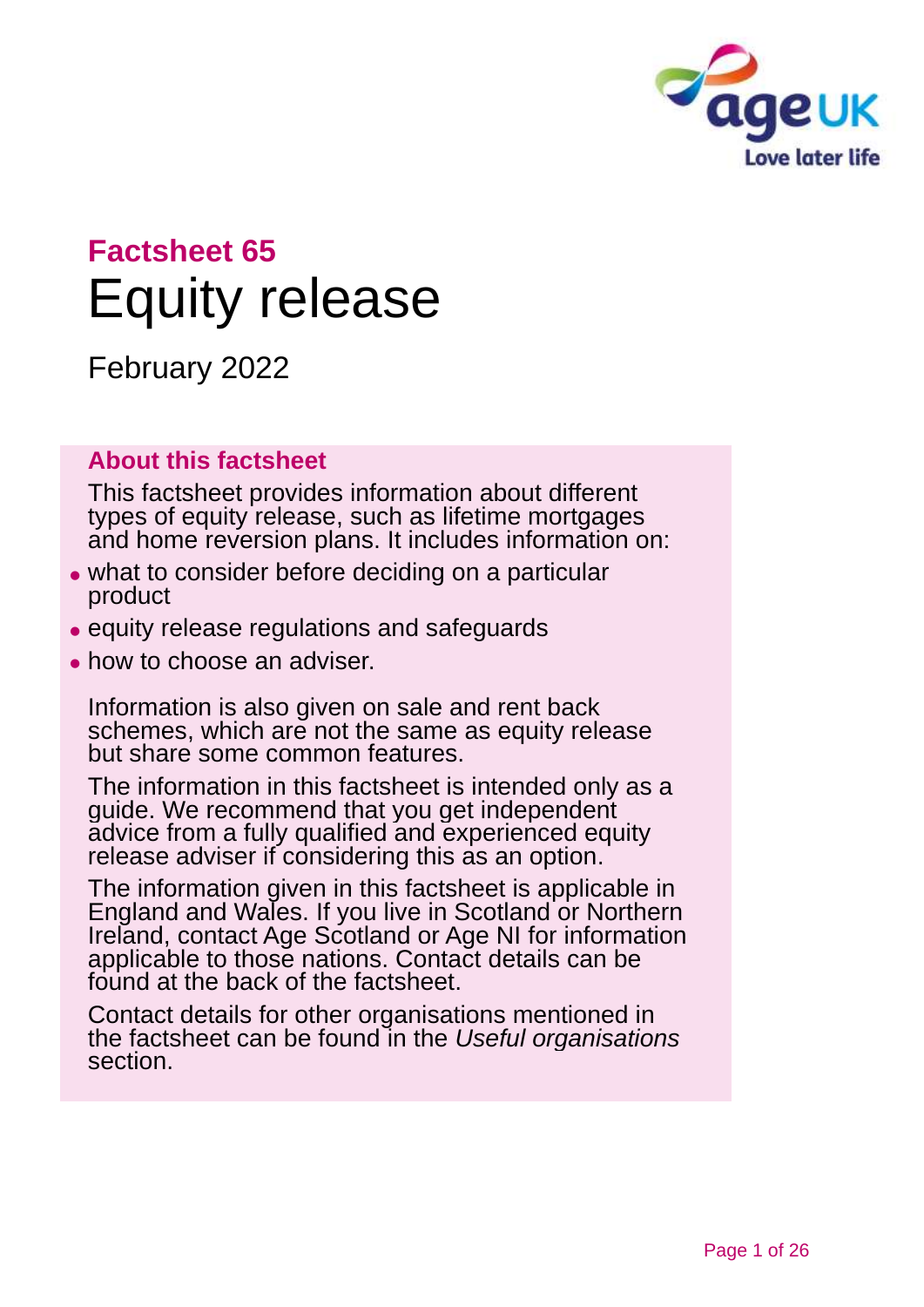## **Contents**

| 1 What is equity release?                       | 4  |
|-------------------------------------------------|----|
| 2 Protecting yourself                           | 4  |
| <b>3 Things to consider</b>                     | 5  |
| 3.1 Options                                     | 5  |
| 3.2 Conditions                                  | 6  |
| 3.3 Costs                                       | 6  |
| 3.4 Repairs, insurance and other on-going costs | 7  |
| 3.5 Moving house                                | 7  |
| 3.6 Other changes in circumstances              | 7  |
| 3.7 Life expectancy                             | 8  |
| 3.8 Welfare benefits                            | 8  |
| 3.9 Benefit checks                              | 9  |
| 3.10 Impact of equity release on Pension Credit | 10 |
| 3.11 Mortgage interest relief                   | 11 |
| 3.12 Charges for care services                  | 12 |
| 3.13 Inflation                                  | 13 |
| 3.14 Tax                                        | 13 |
| 3.15 Family                                     | 14 |
| 3.16 Lasting power of attorney                  | 14 |
| 4 Lifetime mortgages                            | 15 |
| 4.1 Roll-up lifetime mortgages                  | 15 |
| 4.2 Drawdown lifetime mortgages                 | 16 |
| 4.3 Interest serviced lifetime mortgages        | 16 |
| 4.4 Advantages and disadvantages                | 16 |
| 5 Home reversion plans                          | 17 |
| 6 Safeguards                                    | 18 |
| 6.1 The Financial Conduct Authority (FCA)       | 18 |
| 6.2 Equity Release Council members              | 20 |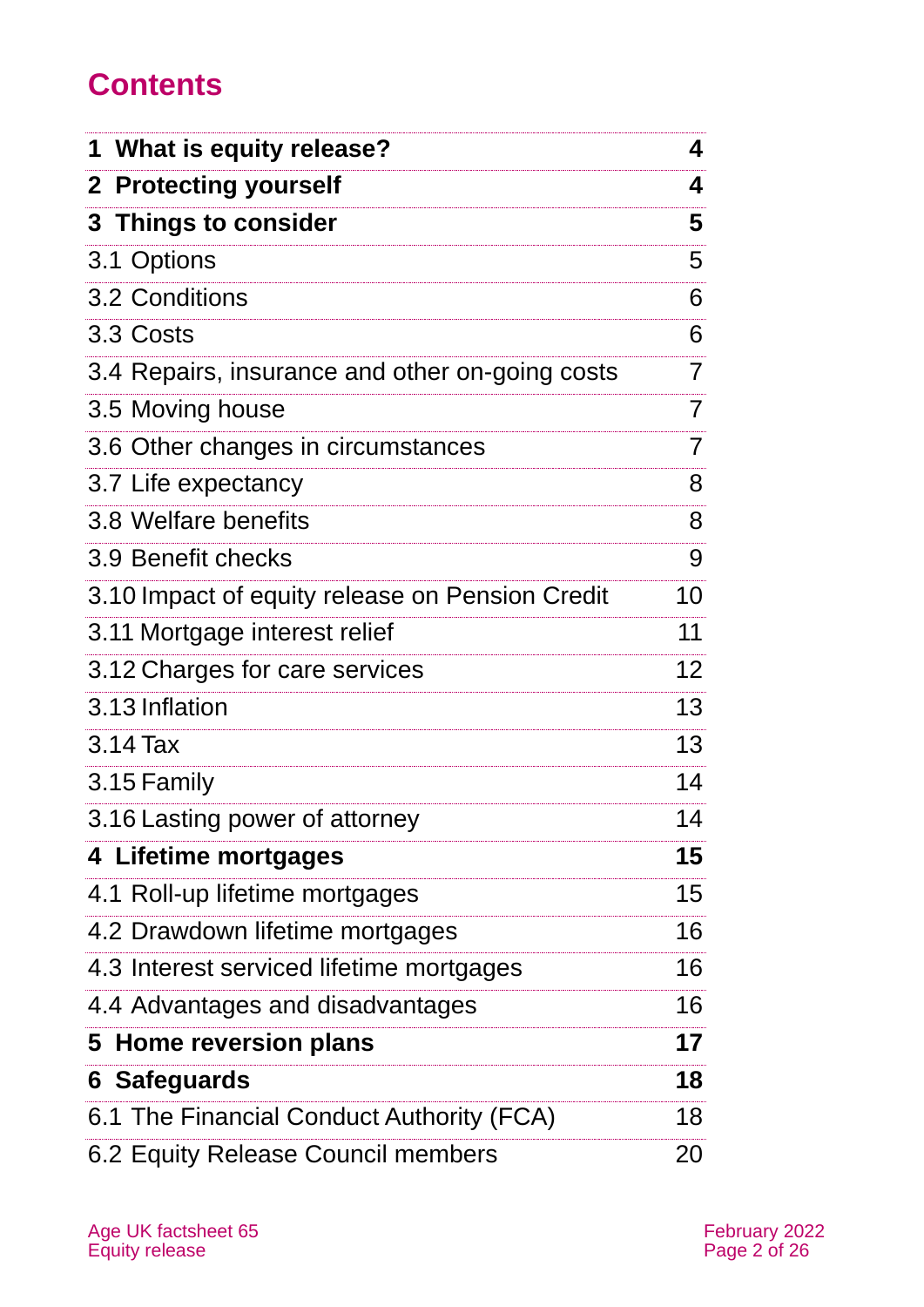| 7 Choosing an adviser        |  |
|------------------------------|--|
| 8 Sale and rent back schemes |  |
| Useful organisations         |  |
| Age UK                       |  |
| Support our work             |  |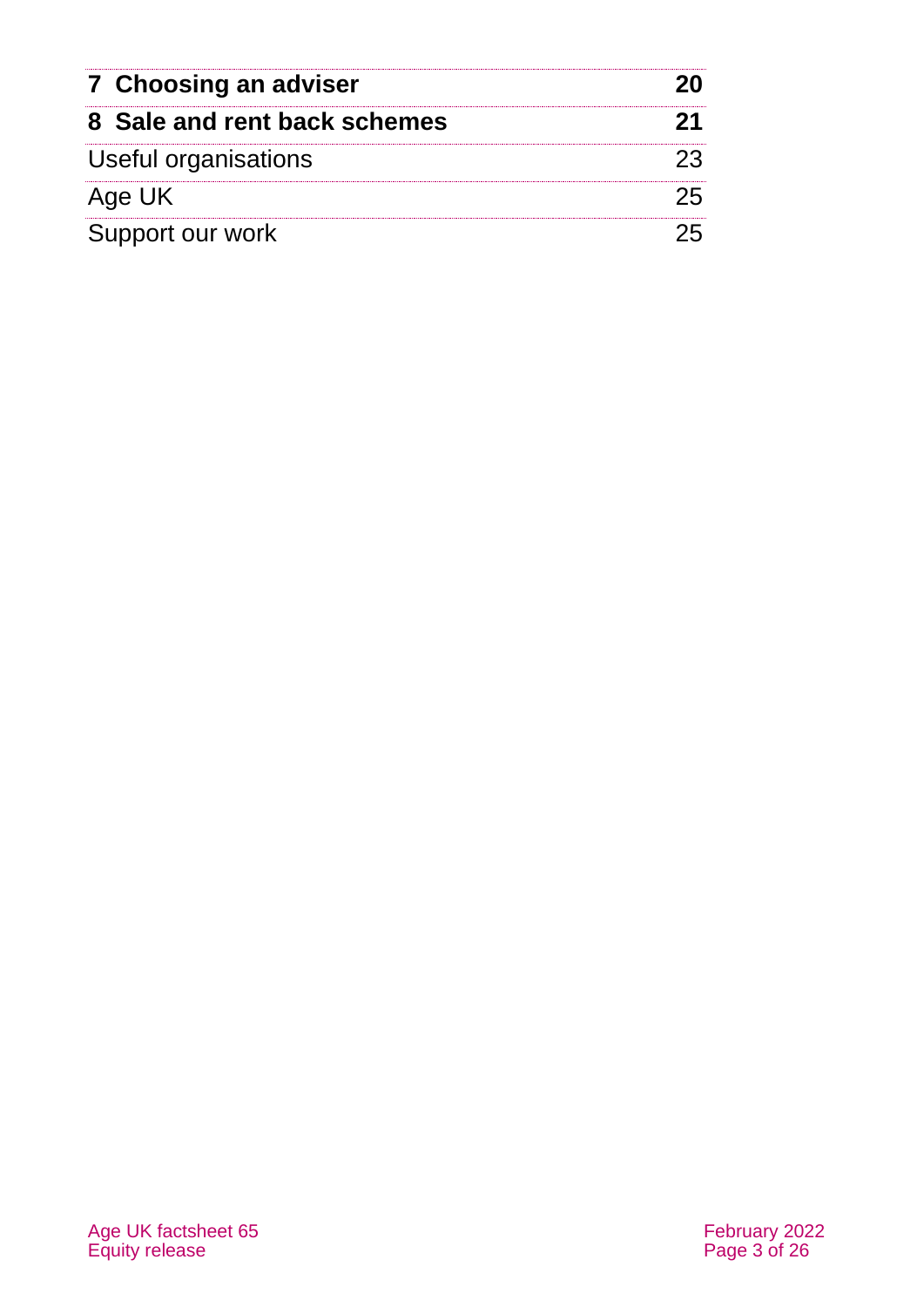## <span id="page-3-0"></span>**1 What is equity release?**

Equity release allows homeowners aged 55 and over to use the equity (money) tied up in their homes to assist with income or capital needs. There are two main types. In both cases, the person taking out equity release (the 'borrower') retains the right to live in their home.

The most common type of equity release is a lifetime mortgage (see [section 4\)](#page-14-0). This is a loan secured against the property that is not usually paid back until the last living borrower dies or moves into permanent long-term care. You may make regular interest payments on the loan, or the interest may be '*rolled up*' until the total loan is repaid.

Less common are home reversion plans (see [section](#page-16-0)  [5\)](#page-16-0). These are not loans, meaning there is no interest to pay. Instead, the borrower receives a cash sum, or sums, for selling all, or part of, their home to the equity release provider. When the property is sold, which again is usually after the last living borrower dies or moves into permanent long-term care, the equity release provider receives a share of the proceeds.

## <span id="page-3-1"></span>**2 Protecting yourself**

Taking out an equity release product is a significant decision. It involves securing a loan against your property (if you take out a lifetime mortgage) or selling a share of your home to the equity release provider (if you take out a home reversion plan).

Lifetime mortgages can grow very quickly if the interest is '*rolled up*'. With home reversion plans, you may end up with a significantly reduced estate if you die shortly after taking out a plan. With both types of equity release, you may experience difficulties if your circumstances change after taking out a product, for example if you need to move.

Equity release should generally be thought of as an option of last resort. You should consider other ways to maximise your income or raise money first. There is a list of suggestions in [section 3.1.](#page-4-1)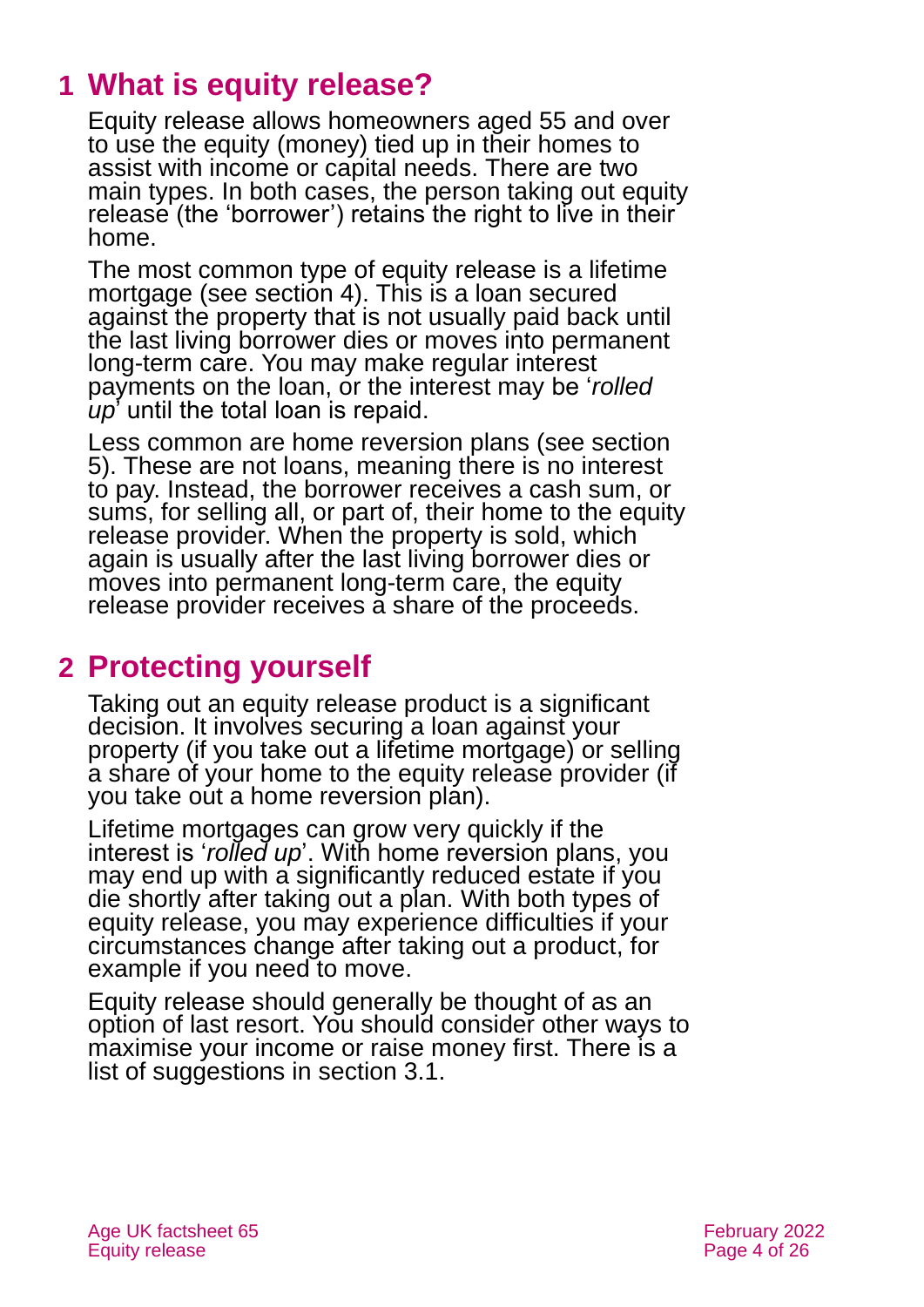If you are interested in equity release after considering all other options, make sure you get the best possible advice before taking out a product. All firms selling equity release must offer advice first. If a firm is a member of the Equity Release Council, they must arrange for you to have at least one meeting with a solicitor. The solicitor may work for the same firm, but should act independently.

Firms providing or advising on equity release should be authorised by the Financial Conduct Authority (FCA), although some firms operate without authorisation. Check an adviser is FCA registered and qualified to give equity release advice before using them. Proper authorisation means you are protected if you receive bad advice or your product, provider or adviser goes out of business. For more information on the FCA and other safeguards, see [section](#page-17-0) 6. For more information on choosing an adviser, see [section](#page-19-0)  [7.](#page-19-0)

## <span id="page-4-1"></span><span id="page-4-0"></span>**3 Things to consider**

## **3.1 Options**

You may have other options besides equity release. Consider all of these before making a decision. For example:

- ⚫ Do you have other investments or assets that could boost your income or give you a lump sum? A financial adviser with investment experience should be able to look at all your options.
- Could you move to a less expensive property?
- Are you entitled to any social security benefits? You can use the [Age UK benefits calculator](https://www.ageuk.org.uk/information-advice/money-legal/benefits-entitlements/benefits-calculator/) to check whether you are entitled to any means-tested benefits.
- ⚫ Can you rent out a room in your home? Under the government '*[Rent a Room](https://www.gov.uk/rent-room-in-your-home/the-rent-a-room-scheme)*' scheme, you can earn up to £7,500 per year tax-free, but consider the impact on any means-tested benefits or social care services you receive.
- Can you get help with repairs, improvements or adaptations from the local authority, a charity, or Home Improvement Agency?
- Are family or friends able to provide financial support?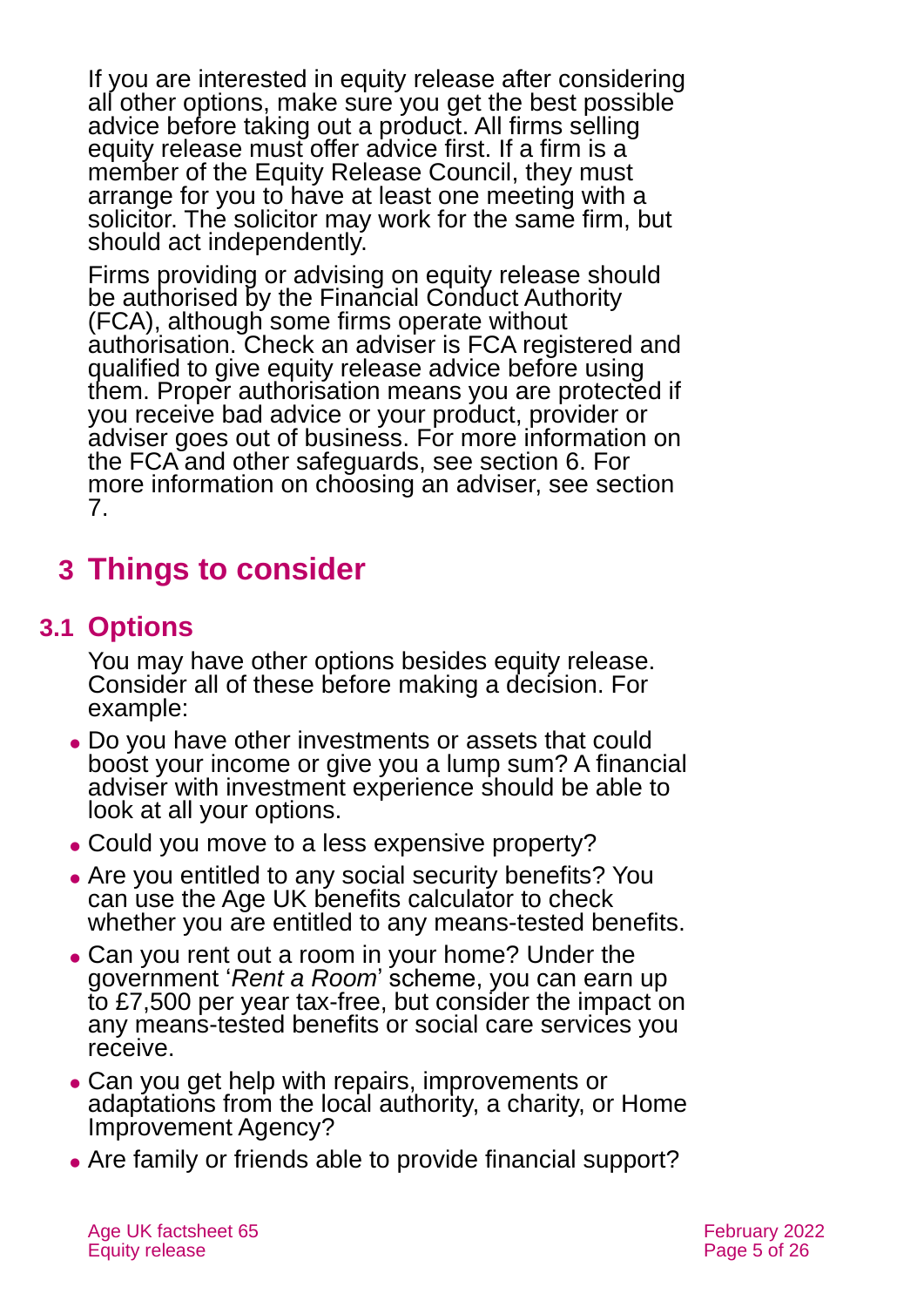• Are you able to find more room in your budget? Speak to an advice agency like StepChange Debt Charity if you need help with managing your money.

Age UK has factsheets on social security benefits including [Attendance Allowance,](https://www.ageuk.org.uk/globalassets/age-uk/documents/factsheets/fs34_attendance_allowance_fcs.pdf) [Pension Credit,](https://www.ageuk.org.uk/globalassets/age-uk/documents/factsheets/fs48_pension_credit_fcs.pdf) and [Council Tax](https://www.ageuk.org.uk/globalassets/age-uk/documents/factsheets/fs21_council_tax_fcs.pdf) (in Wales, see Age Cymru factsheet, *[Council Tax in Wales](https://www.ageuk.org.uk/globalassets/age-cymru/documents/information-guides-and-factsheets/fs21w.pdf)*), as well as on [debt](http://www.ageuk.org.uk/Documents/EN-GB/Factsheets/FS75_Dealing_with_debt_fcs.pdf?dtrk=true) and [funding](http://www.ageuk.org.uk/Documents/EN-GB/Factsheets/FS67_Tenancy_rights_repairs_fcs.pdf?dtrk=true)  [for repairs, improvements and adaptations.](http://www.ageuk.org.uk/Documents/EN-GB/Factsheets/FS67_Tenancy_rights_repairs_fcs.pdf?dtrk=true)

## **3.2 Conditions**

There are usually certain criteria you must meet if taking out equity release. These vary between providers and products but can include:

- a minimum age, usually 55 or 60 years
- a maximum amount you can borrow or sell, depending on factors such as your age
- ⚫ you must own your home and it must be of a certain value
- ⚫ you must fully pay off any debt secured against the property, either from equity released or other funds
- ⚫ you must borrow a minimum amount of money, typically £10,000
- there may be restrictions on the type of property providers accept and the condition. Leasehold retirement housing may not be acceptable.

## **3.3 Costs**

There are costs involved in identifying and setting up equity release.

Financial advisers dealing with equity release products are generally paid by a combination of commission and a one-off fee. You are usually expected to pay the one-off fee directly. Some advisers work on a commission-only basis, in which case they receive payment from the equity release provider on completion of the product. Make sure you are clear about the payment arrangements before you use an adviser.

The costs involved in setting up equity release vary between different providers. Ask about all fees before making a commitment.

Typically, costs include: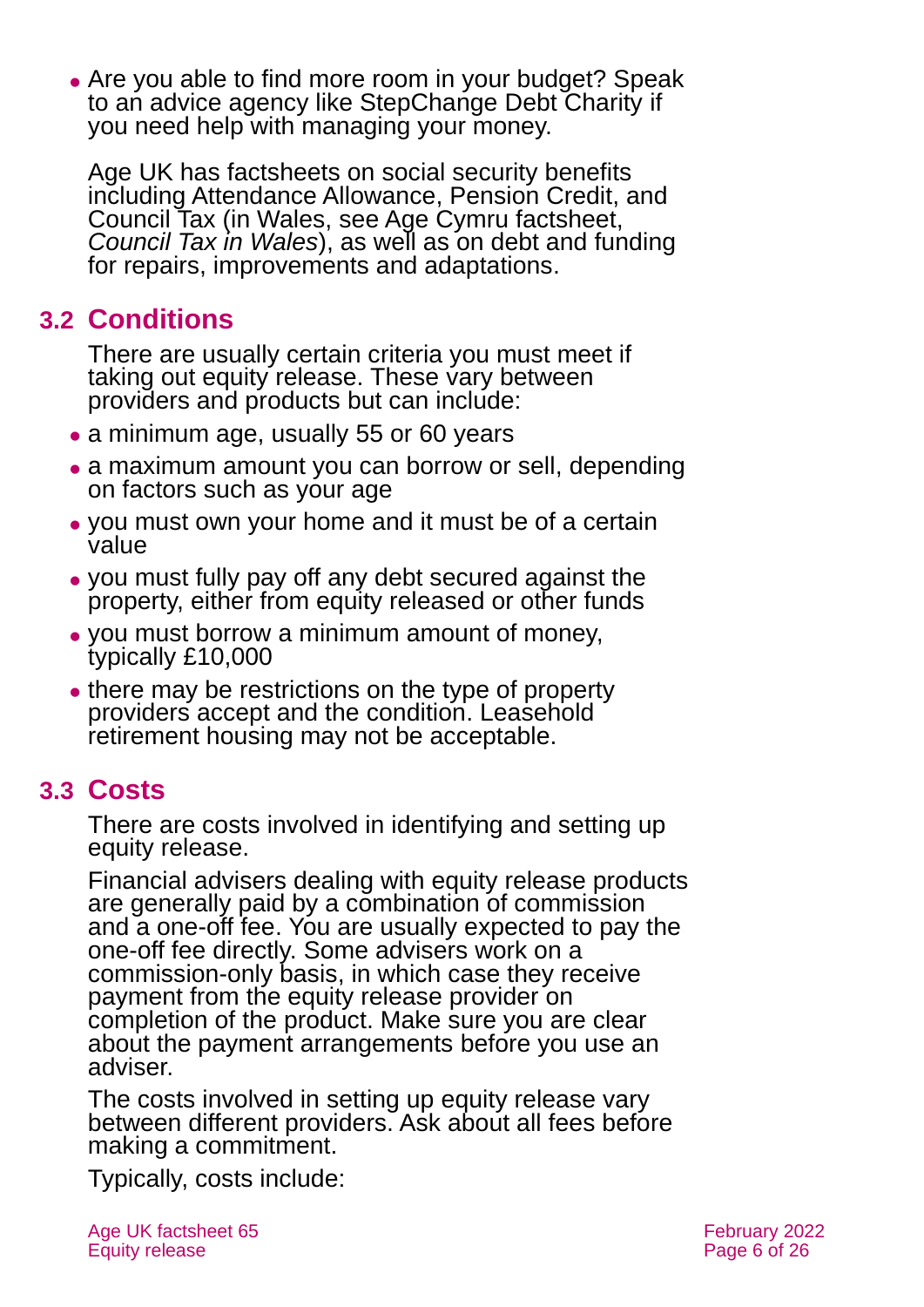- ⚫ completion, arrangement, or application fees to cover administration costs
- ⚫ valuation fees linked to how much your home is worth, with higher prices for more expensive properties
- ⚫ solicitors' fees covering the legal work carried out on your property (your solicitor should give you a breakdown of these fees).

### **3.4 Repairs, insurance and other on-going costs**

You remain responsible for repairing and insuring the property. The equity release provider will expect you to maintain your home to a reasonable standard.

If you do not, the provider can carry out necessary repairs and charge you for them, or the cost can be added to the amount you owe. Remember maintenance costs can be high and there will still be Council Tax and other bills to pay.

#### **3.5 Moving house**

You may want to move somewhere smaller or more suitable for your needs at a later date. Most providers allow a product to be transferred to another property, but only if the new property can act as acceptable security. A provider policy may rule out age-restricted or leasehold retirement housing. Check the policy before taking out equity release.

If you move to a lower-value property, you must usually repay part of a lifetime mortgage or home reversion plan from the proceeds of selling your old home.

If you cannot transfer your product, you must pay off the whole amount from the proceeds of selling your home and might not have enough left over to buy a new home.

### **3.6 Other changes in circumstances**

Consider changes to your circumstances that may affect a product, for example someone coming to live with you at a later stage. If a younger family member or friend moves in to provide companionship or care, they must sign an occupancy waiver releasing their rights to the property. They should obtain legal advice before doing so.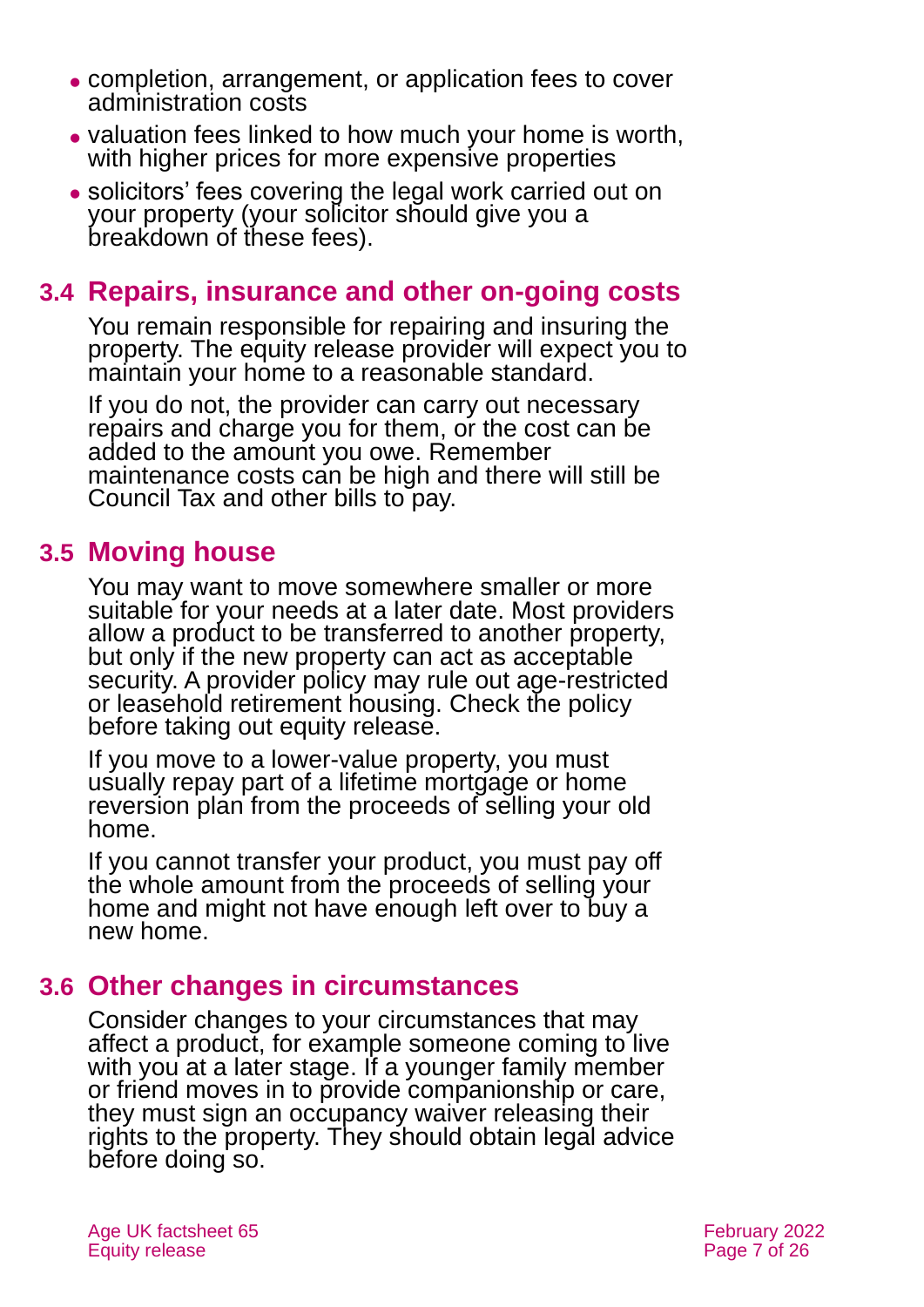If you take out a product as a single person and get married, enter into a civil partnership, or ask a partner to move in, you may not be able to transfer the product into your joint names. Your partner may have to pay off the lifetime mortgage or home reversion if you die or move into permanent long-term care, which may mean selling or giving up the home.

#### **3.7 Life expectancy**

The older you are, the larger the amount of money you are likely to receive. This is because your life expectancy is lower. If a product is taken out jointly, the amount received is based on the life expectancy of the younger person.

If considering home reversion, get advice about what happens if you die soon after taking out a plan. Some plans give families a rebate (called '*capital protection*') if you die within the first few years of signing up, but this option is only available at the outset and reduces what you get.

#### **3.8 Welfare benefits**

You need to consider the impact of releasing equity on your current and future benefits entitlement.

Money received from equity release can affect your entitlement to means-tested benefits such as Pension Credit, help with health costs and Council Tax Support (Council Tax Reduction Scheme in Wales).

FCA-authorised equity release advisers should consider this as well as your future plans and needs when assessing whether an equity release product is suitable for you.

If a firm has insufficient knowledge of means-tested benefits to reach a decision, they must refer you to an appropriate source of information such as the Pension Service, HM Revenue and Customs, or Citizens Advice.

It is a good idea to get a full benefit check *before* considering equity release. Many older people are entitled to, but do not claim, social security benefits, both means-tested and non-means-tested.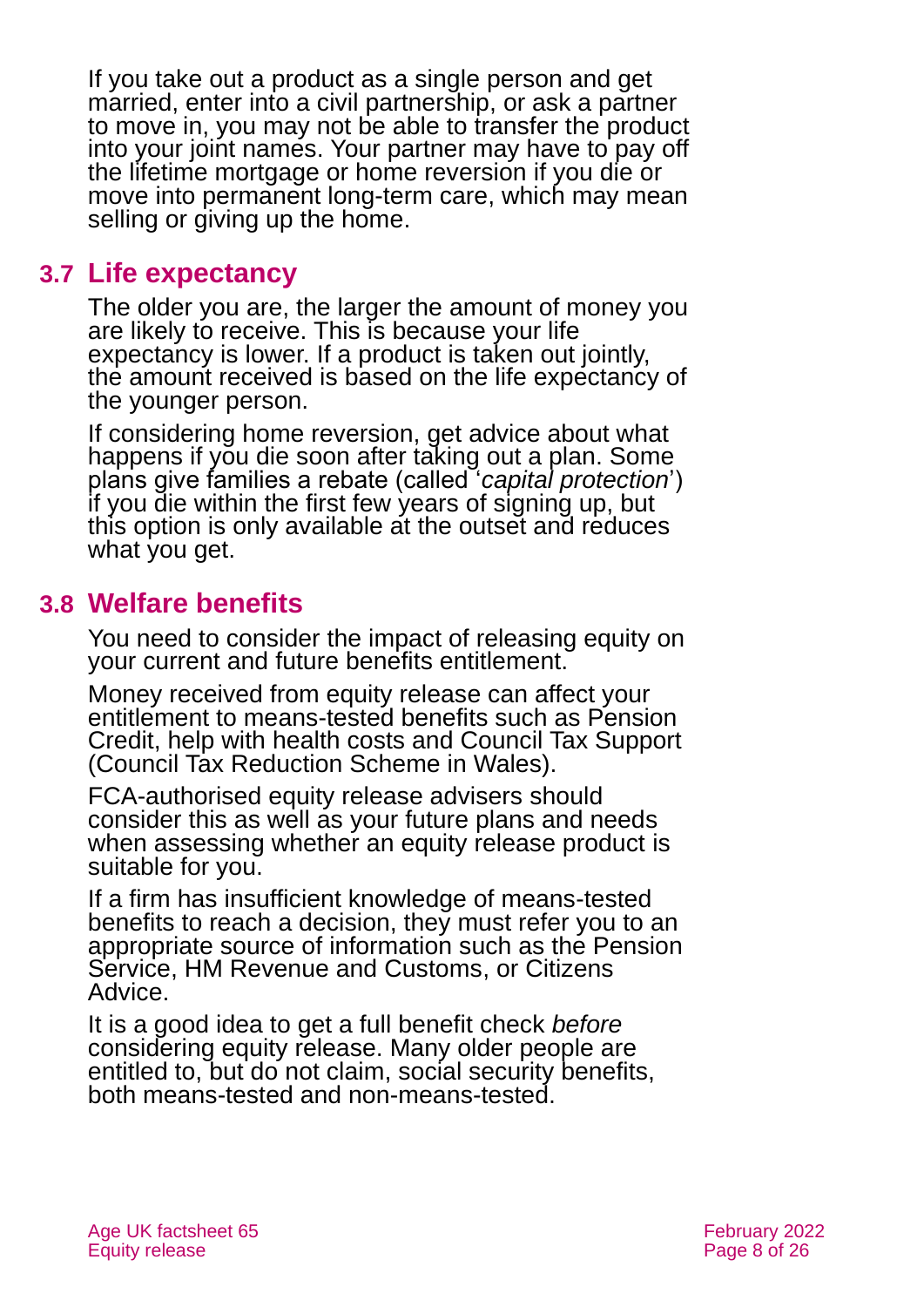Maximising your income in this way may mean you do not have to touch the equity in your home. If you are already claiming everything you are entitled to, understanding more about your benefits position helps you to reach an informed decision about equity release.

#### **3.9 Benefit checks**

You can get a full benefit check, help with claiming and advice on how equity release affects entitlements from an independent advice agency such as [Age UK,](#page-24-1) Age Cymru or [Citizens Advice.](https://www.citizensadvice.org.uk/) Age UK has an [online](http://www.ageuk.org.uk/money-matters/claiming-benefits/benefits-calculator/)  [benefits calculator,](http://www.ageuk.org.uk/money-matters/claiming-benefits/benefits-calculator/) which gives you an idea of what you may be entitled to. See

<https://benefitscheck.ageuk.org.uk/Home/Start/>

Even if equity release affects your entitlements, you may decide to go ahead with a product if you are likely to be better off overall. Think carefully about the extent to which you are better off and the long-term position, bearing in mind factors such as benefit rate freezes and current low interest rates.

Remember your circumstances may change in future. For example, becoming a carer, experiencing bereavement, or the onset of a disability may mean you become entitled to benefits. Benefit entitlement rules may also change.

#### **Example**

Mrs Jones claims Council Tax Support of £20 a week and has no other entitlement to meanstested benefits. An equity release provider offers her a lump sum of £30,000. An adviser tells her she will lose her Council Tax Support if she takes out the product.

She needs to weigh up the benefits of having a lump sum of £30,000 now compared to on-going Council Tax Support of £20 a week (or £1,040 a year). She also needs to think about whether it will affect her entitlement to other benefits in future.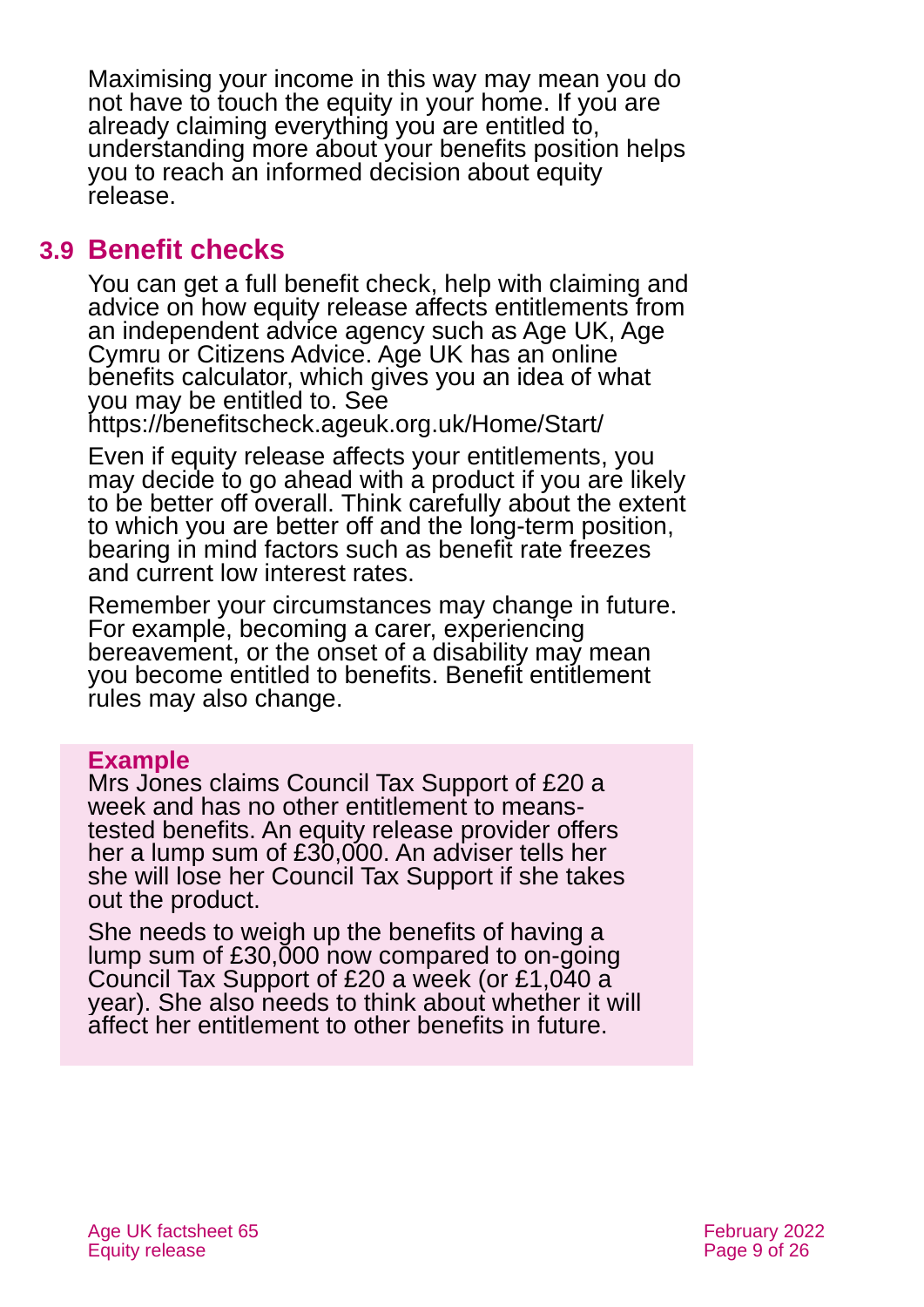## **3.10 Impact of equity release on Pension Credit**

If you receive Pension Credit (PC) currently, or are considering claiming, and you are also considering equity release, seek independent advice on how your entitlement may be affected.

Speak to an authorised, qualified equity release adviser or to an advice agency such as [Age UK](#page-24-1) or Age [Cymru in Wales.](#page-24-1) The relationship between equity release and PC entitlement is complex, particularly if assessed income periods are involved.

#### **How equity release income and capital is means tested**

In general, income and capital received from equity release counts in full for the PC means test. A single lump sum counts as capital and regular payments count as income.

If you take out an equity release product to raise a capital sum to pay for essential repairs or alterations to your home, it may be possible for the capital sum to be ignored for 12 months.

#### **Pension Credit assessed income periods**

If you were getting PC before 6 April 2016, an assessed income period (AIP) may have been set. Since 6 April 2016, no new AIPs have been set. An AIP is a set period of time during which you are not required to report any changes in certain types of income, called '*retirement provision*'.

This includes income from:

- a retirement pension (other than state retirement pension)
- an annuity (other than retirement pension income)
- capital.

This means if you have an increase in, or subsequently start to receive, retirement provision during an AIP, you do not have to report this to the DWP. All other income changes affecting your PC entitlement must still be reported as usual. Capital and income from an equity release product count as retirement provision.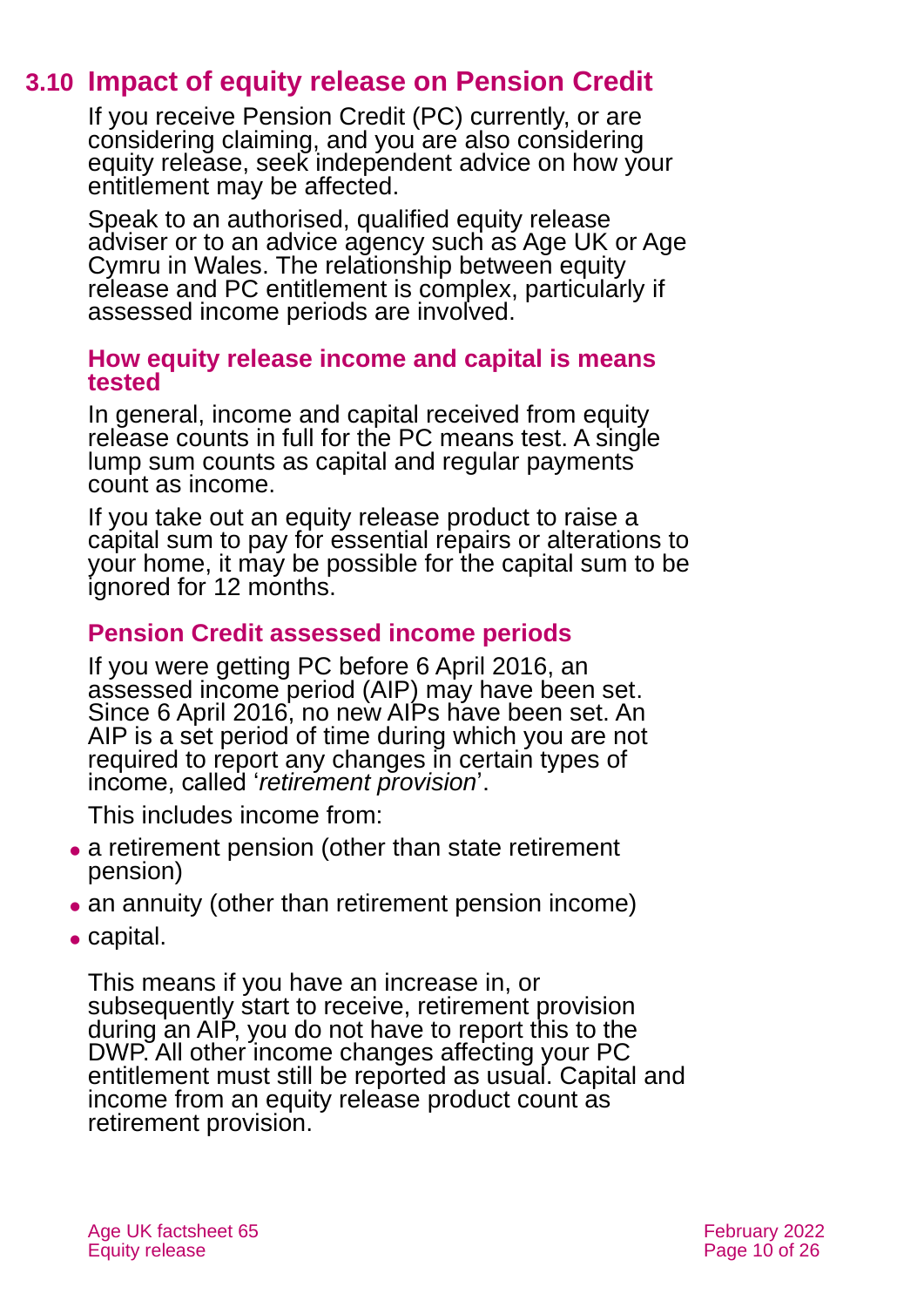An AIP can be for a fixed period or indefinite if you are over 75. Certain events bring an AIP to an end early, even if it was indefinite when set up. These include bereavement, separating from a partner, entering a new partnership, or going into a care home.

#### **Taking out an equity release product if you get PC with an AIP**

If you take out equity release while on PC and in an AIP, you do not lose any PC while the AIP continues. At the end of the AIP, your entitlement to PC is reassessed and income or capital from the equity release product is taken into account and can affect entitlement.

#### **Taking out an equity release product if you get PC without an AIP**

If you take out equity release while on PC and not in an AIP, you must report the change in circumstances to the DWP. Equity release income or capital is taken into account in full in the means test and, in most cases, the amount of your PC is reduced or you might lose it altogether.

### **3.11 Mortgage interest relief**

Mortgage interest relief is available with equity release, but usually only if the interest payments are part of the contract. Ask your equity release adviser about this.

You may be eligible if you claim PC or another meanstested benefit and have previously used some, or all, of the capital sum raised to:

- ⚫ pay off an existing mortgage, or
- ⚫ pay for certain types of home improvements and repairs.

For more information about the repairs and improvements that qualify, see factsheet 67, *[Home](https://www.ageuk.org.uk/globalassets/age-uk/documents/factsheets/fs67_home_improvements_and_repairs_fcs.pdf)  [improvements and repairs](https://www.ageuk.org.uk/globalassets/age-uk/documents/factsheets/fs67_home_improvements_and_repairs_fcs.pdf)*.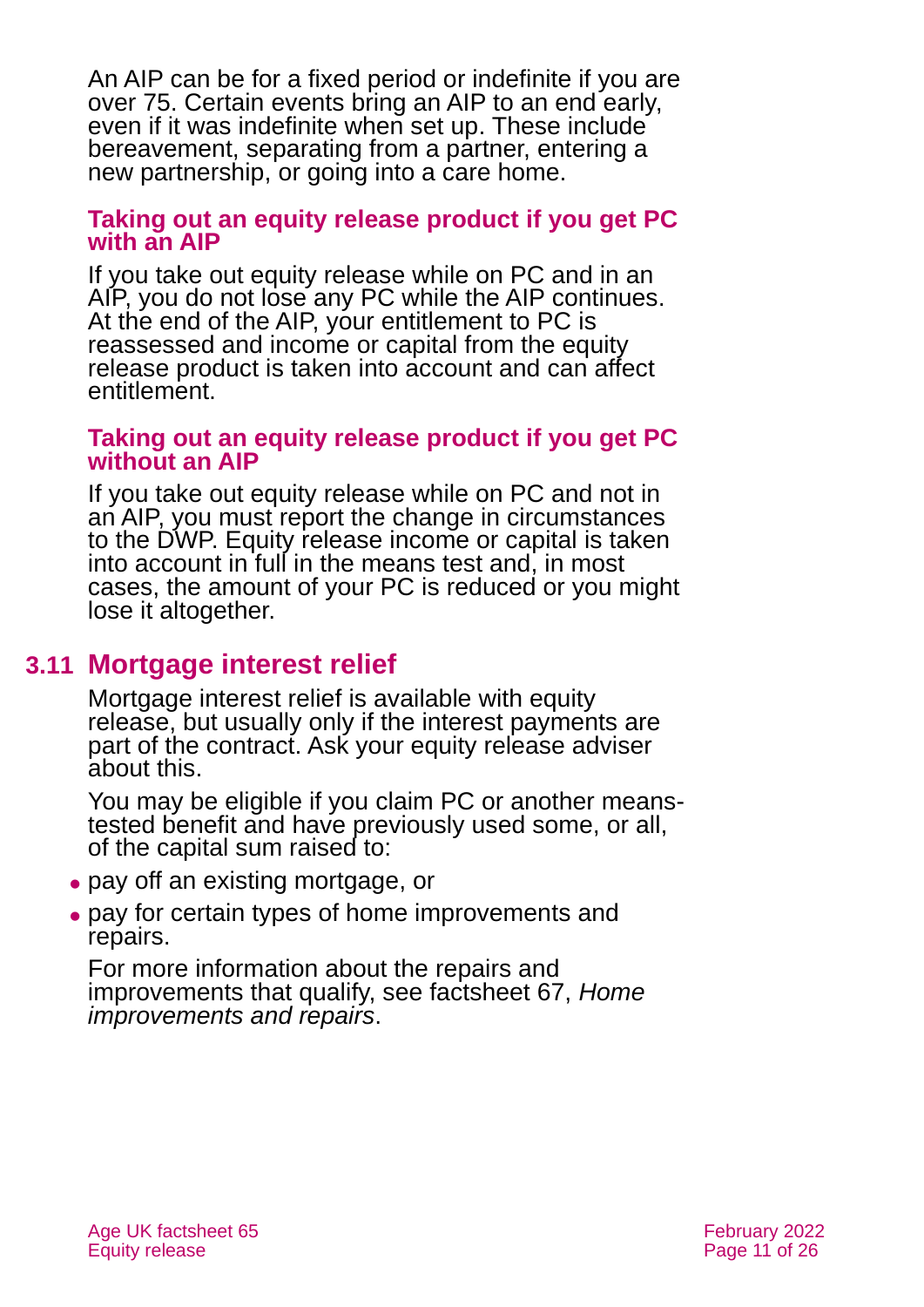Payments towards mortgage interest are paid as a loan, with a legal charge placed on your property for repayment when you move or when you die. This applies to existing and new claimants. It is unclear how a charge placed on a property for an interest relief loan is affected by, or will affect, an equity release product.

#### **Note**

You do not normally qualify for a mortgage interest relief loan if you were already claiming PC or other means-tested benefits when you take out an equity release product. The exceptions are:

- ⚫ if the loan was taken out or increased to buy a home better suited to the special needs of a disabled person
- ⚫ if the loan was increased to enable the purchase of a new home which allows a boy and girl aged over ten but under 20 to have separate bedrooms.

## **3.12 Charges for care services**

The money you receive from an equity release product can help you to meet care and support costs. However, it is usually only a useful part of the care planning process if you want to fund care in your own home.

If you think you may need to move into residential care, now or in the future, equity release may not be suitable. This is because equity release is designed to be repaid if you move permanently into a care home.

If you are not currently in receipt of a care package, speak to your local authority before considering equity release as a means to fund care. Local authorities are responsible for carrying out needs assessments to decide whether an adult has '*eligible*' care needs.

If your care needs are considered eligible, the authority must carry out a financial assessment, known as a '*means test*'. Your income, including benefits, pensions and capital (usually savings) are taken into account. Your home is excluded if you still live there. Depending on the outcome of this assessment, the authority may contribute to the cost of your care.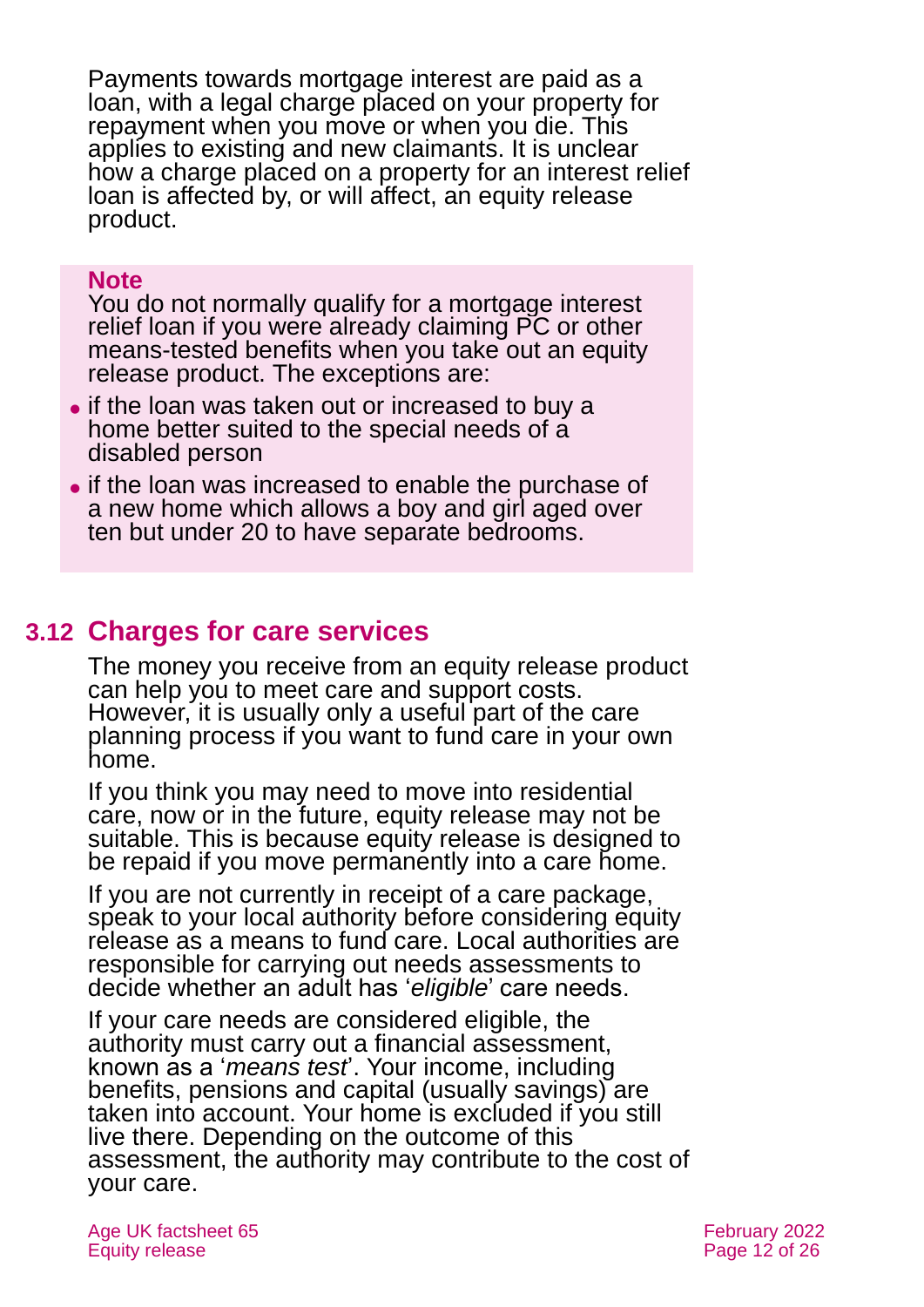If you already have a local authority care package and are considering equity release, you need to understand how income or capital will be treated when your financial circumstances are reassessed. The authority may start charging you for the services you receive or ask you to pay more. As with means-tested benefits, seek advice from an independent advice agency like Age UK (in Wales, Age Cymru) or Citizens Advice.

For more information, see [factsheet 46,](https://www.ageuk.org.uk/globalassets/age-uk/documents/factsheets/fs46_paying_for_care_and_support_at_home_fcs.pdf) *Paying for [care and support at home](https://www.ageuk.org.uk/globalassets/age-uk/documents/factsheets/fs46_paying_for_care_and_support_at_home_fcs.pdf)*. In Wales, see Age Cymru factsheet 46w, *[Paying for care and support at home in](https://www.ageuk.org.uk/globalassets/age-cymru/documents/information-guides-and-factsheets/fs46w.pdf)  [Wales.](https://www.ageuk.org.uk/globalassets/age-cymru/documents/information-guides-and-factsheets/fs46w.pdf)*

#### **Deprivation of capital**

If you release equity and give the funds away, for example to a family member, the local authority may say you have deliberately deprived yourself of capital. You may have to pay for services in full if they think resources have not been fully disclosed or been deliberately put beyond the reach of the means test. Eligibility for help with future care home fees can be affected, so discuss these issues with your financial adviser.

For more information, see factsheet 40, *[Deprivation of](https://www.ageuk.org.uk/globalassets/age-uk/documents/factsheets/fs40_deprivation_of_assets_in_social_care_fcs.pdf)  [assets in social care](https://www.ageuk.org.uk/globalassets/age-uk/documents/factsheets/fs40_deprivation_of_assets_in_social_care_fcs.pdf)*. In Wales, see Age Cymru factsheet 40w, *[Deprivation of assets in the means test](https://www.ageuk.org.uk/globalassets/age-cymru/documents/information-guides-and-factsheets/fs40w.pdf)  [for care home provision in Wales](https://www.ageuk.org.uk/globalassets/age-cymru/documents/information-guides-and-factsheets/fs40w.pdf)*.

### **3.13 Inflation**

If you take out a product that provides a regular income, check if the income is fixed or can be increased. If the income is fixed, it does not increase in line with inflation. This means the real value of your income reduces over time.

### **3.14 Tax**

The money you release is tax free. Income raised from investing this money may increase your income tax, although most providers do not allow equity release for investment purposes. You may cut Inheritance Tax bills by reducing the value of your estate, but the tax saved may be less than the total cost of the product.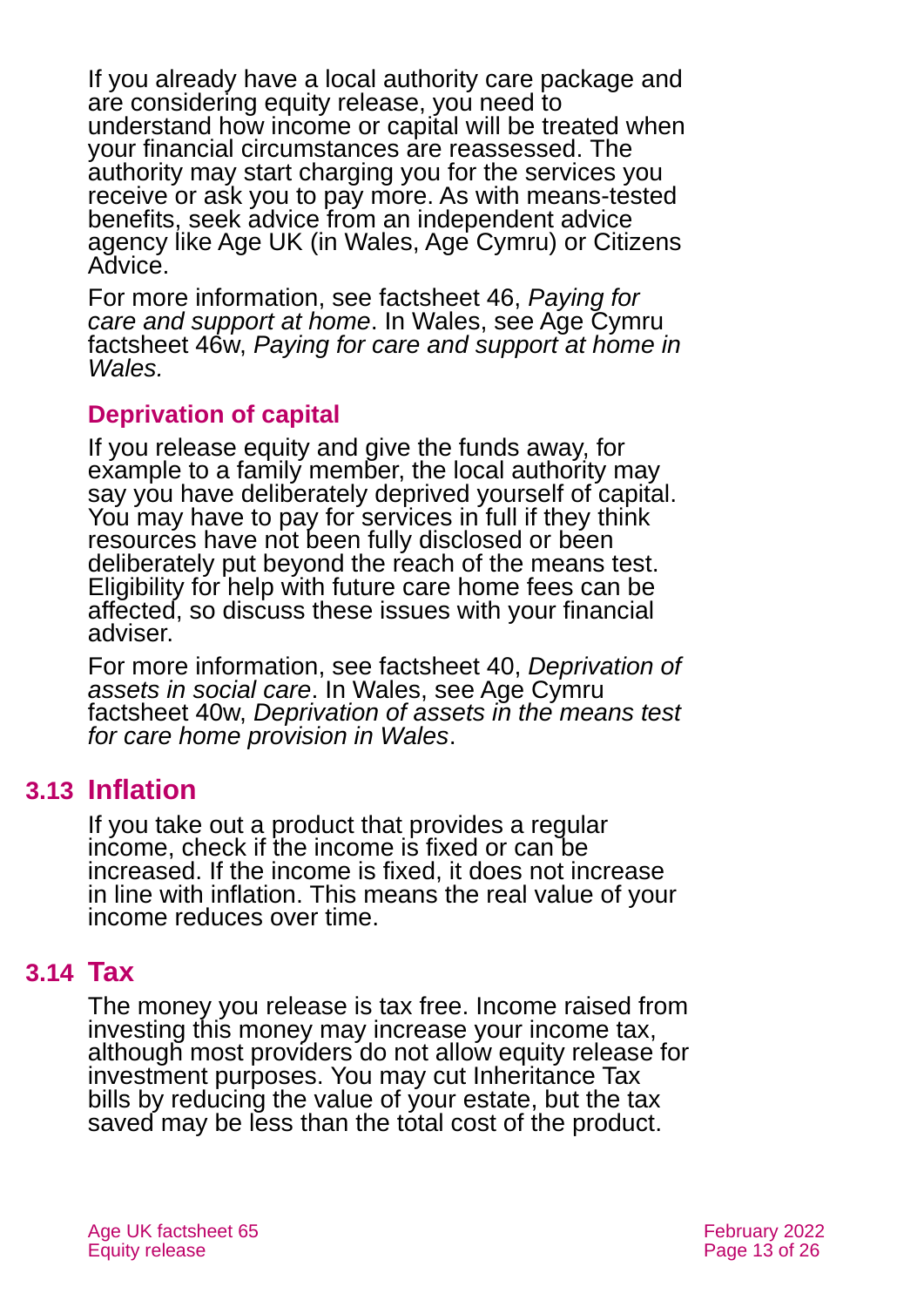A financial adviser can give more detailed information about tax implications. An FCA-authorised equity release adviser must consider your tax position when assessing whether an equity release product is suitable for you. If they have insufficient knowledge of tax allowances, they must refer you to an appropriate source of information such as the Pension Service, HM Revenue & Customs, or Citizens Advice.

### **3.15 Family**

Releasing home equity may cut Inheritance Tax, but the value of your estate is reduced. Discuss this with close family members first.

#### **3.16 Lasting power of attorney**

If you want someone to act for you if you lose mental capacity in the future, you can create a '*Lasting Power*  of *Attorney*' (LPA). This is a way of appointing one or more people to act for you if you become incapable of making decisions. If you do this, you are called '*the donor*' and the person acting for you is called '*the attorney*'.

LPAs are a legal power replacing the previous Enduring Powers of Attorney (EPA) system. You cannot set up new EPAs, but EPAs set up before 1 October 2007 are valid and can still be registered.

There are two types of LPAs:

- ⚫ a '*financial decisions LPA*' giving your attorney authority to make decisions about your financial affairs
- ⚫ a '*health and care decisions LPA*' giving your attorney authority to make decisions about your health and personal care.

A financial decisions LPA can be used even if the donor has the mental capacity to manage their own financial affairs, but it must be registered with the Office of the Public Guardian first.

Equity release providers may or may not agree to deal with an EPA or LPA holder as the bona fide representative of the donor. You need to discuss this with your equity release adviser at your first meeting if you are an EPA or LPA holder for someone else.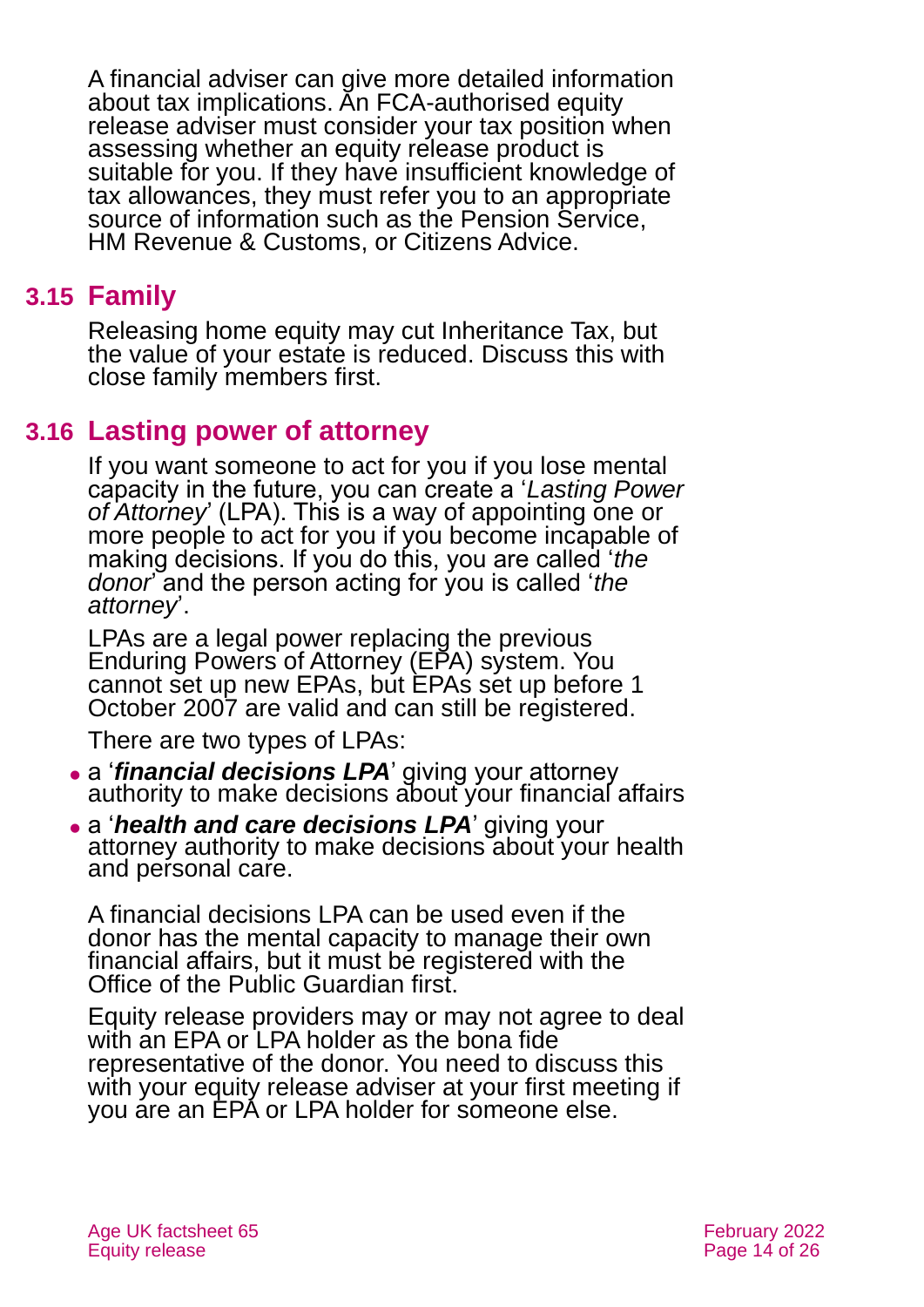If you have been granted an EPA or LPA, seek independent legal or financial advice regarding your status and your right to represent the donor in financial transactions. You can get information from the Office of the Public [Guardian](http://www.publicguardian.gov.uk/) on 0300 456 0300. For more information, see factsheet 22, *[Arranging for someone](https://www.ageuk.org.uk/globalassets/age-uk/documents/factsheets/fs22_arranging_for_someone_to_make_decisions_on_your_behalf_fcs.pdf)  [to make decisions on your behalf](https://www.ageuk.org.uk/globalassets/age-uk/documents/factsheets/fs22_arranging_for_someone_to_make_decisions_on_your_behalf_fcs.pdf)*.

## <span id="page-14-0"></span>**4 Lifetime mortgages**

## **4.1 Roll-up lifetime mortgages**

A roll-up lifetime mortgage is a loan secured against your home. The provider gives you a lump sum, but you do not have to make repayments of interest or capital. Instead, the interest is '*rolled up*' and added to the total loan. The full amount of rolled-up interest and loan is designed to be repaid when you die or move into permanent long-term care.

How much you can borrow varies according to the provider, the value of your property, and your age. The younger you are, the less you can borrow, as you are likely to live longer and accumulate greater debt.

Interest is compounded on a roll-up lifetime mortgage, meaning you pay interest on interest. The amount owed can grow very quickly. For example, a loan amount of £20,000 can double in 11 years on an interest rate of 6.5 per cent a year.

It is important to choose a product which guarantees '*no negative equity*'. This means you will not have to pay back more than the sale proceeds of your property, even if this is less than the amount owed, so long as you comply with certain terms and conditions. This only applies if the property is sold following death or going into permanent long-term care.

Most lifetime mortgages offer fixed interest rates to protect against future rate increases and ensure the loan does not go above a certain level. You will not benefit if interest rates fall. A good provider guarantees no repossession in your lifetime providing contract terms and conditions are met. Get independent financial and legal advice before proceeding.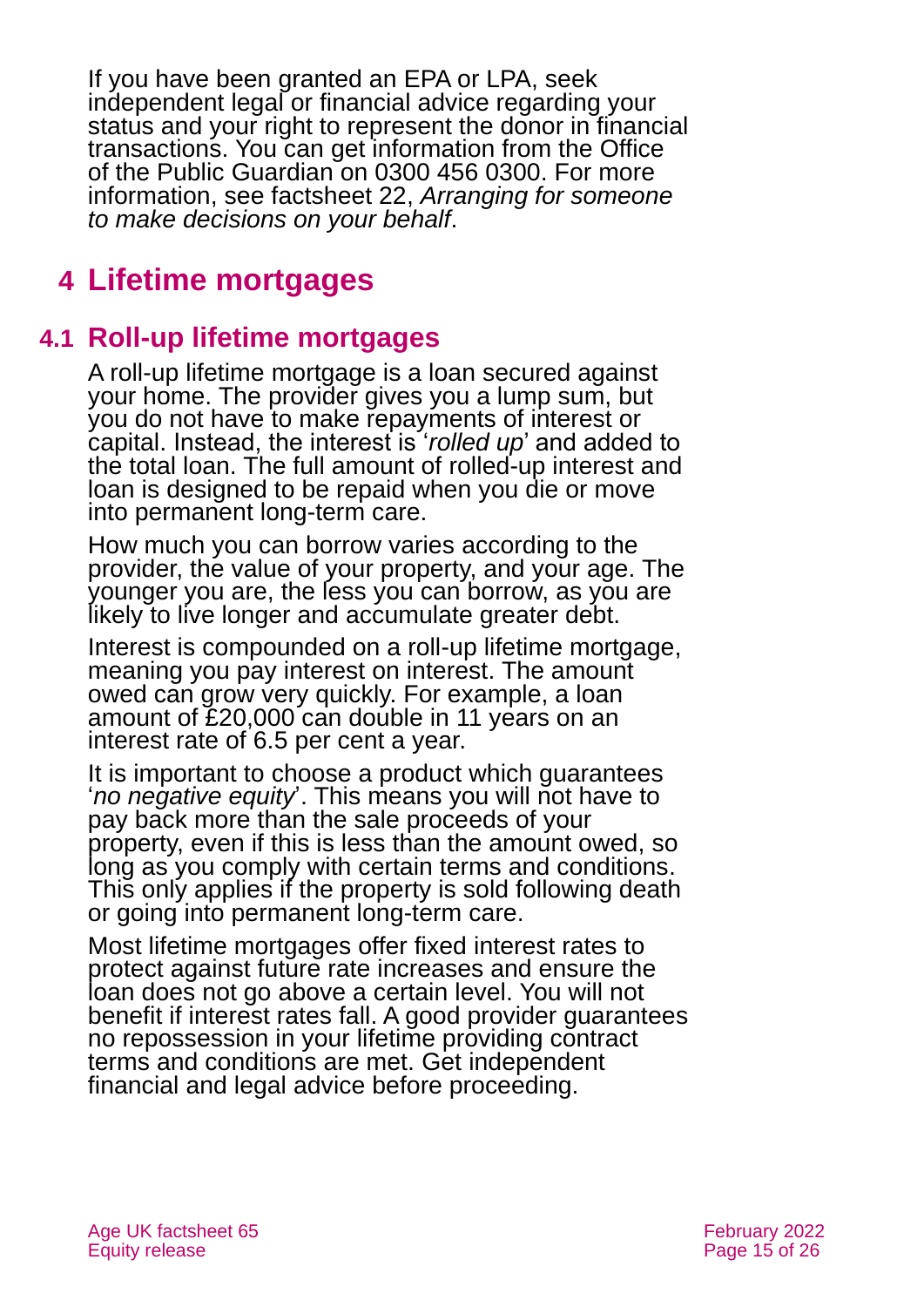## **4.2 Drawdown lifetime mortgages**

With this type of lifetime mortgage, instead of taking the amount you borrow as one large lump sum, you take a smaller initial sum and draw down further amounts from a pre-agreed cash facility, either when needed or on a regular basis.

Because you take out smaller amounts of money over a period of time, your debt grows more slowly than if you take a whole sum at the start. You are charged interest on the sums you actually withdraw, not the total amount of available equity, although you may end up with a series of different interest rates applied to the various withdrawals.

Note that lenders reserve the right to withdraw the cash facility, so there is no guarantee that money earmarked for future projects will be available. Additionally, if you lose capacity, no further funds can be released without an LPA in place.

## **4.3 Interest serviced lifetime mortgages**

As with any lifetime mortgage, you take out a loan against the value of your home and receive a lump sum, which you do not have to repay until a later stage. However, you make regular interest payments on the loan.

If you decide to stop making these payments, the loan converts to a roll-up lifetime mortgage. This is an important protection if you borrow jointly because if one borrower dies and the surviving borrower has a reduced income, they may not be able to afford the interest payments.

## **4.4 Advantages and disadvantages**

The following apply to the various types of lifetime mortgage.

#### **Advantages**

- ⚫ You receive a tax-free cash lump sum to spend as you wish.
- You retain ownership of your property and may benefit from any increase in its value.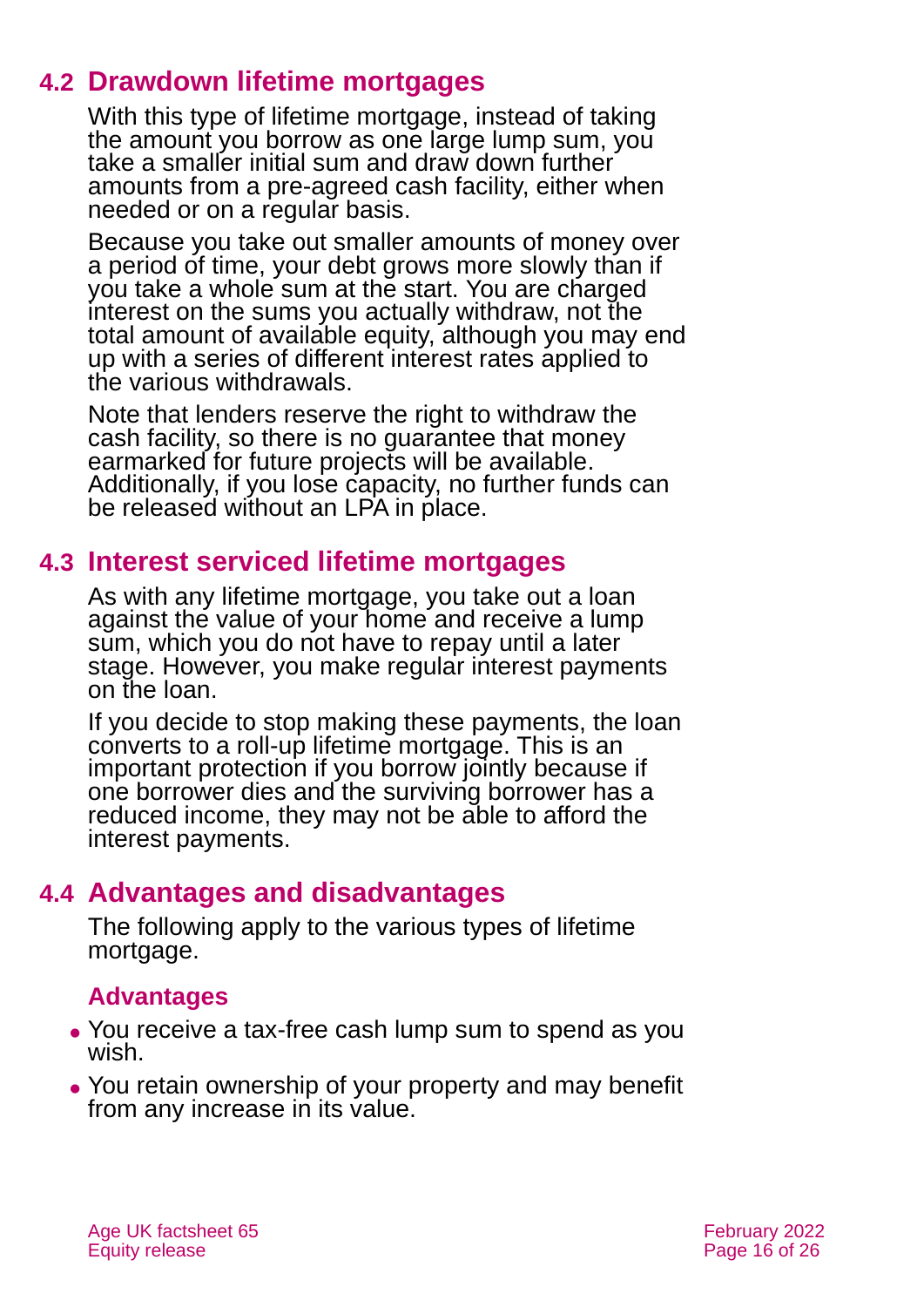#### **Disadvantages**

- ⚫ Equity release reduces the value of your estate and the amount that goes to your beneficiaries when the property is sold.
- ⚫ Equity release may work out more expensive in the long term than downsizing to a cheaper property.
- ⚫ With lifetime mortgages, you may face early repayment charges if you want to pay off your loan early.
- ⚫ If your needs change after taking out a lifetime mortgage product, for example if you need care at home or to downsize, there may be insufficient equity left in your home to fund this.

## <span id="page-16-0"></span>**5 Home reversion plans**

With a home reversion plan, you sell all or part of your home to a private company called a reversion company. In return, you receive a cash lump sum or a lesser lump sum with subsequent payments, normally for a maximum length of time.

You are granted a lease giving you the right to remain in your home rent-free or for a nominal monthly rent for the rest of your life. Take legal advice and check the terms of the lease to make sure you know what is expected of you.

When the property is sold, usually after your death or if you move into permanent long-term care, the reversion company receives some, or all, of the proceeds of the sale, depending on what share of your home you sold. For example, if you sold a 50 per cent share of your home, the reversion company receives 50 per cent of the proceeds when it is sold.

If you sell part of your home, you receive a smaller cash lump sum or lower monthly income. When the home is sold, you or your beneficiaries benefit from any increase in the value of the part you kept.

When you sell your home or part of your home to a reversion company, you do not receive the value you would usually get if you sold on the open market. The valuation is normally based on actual sale prices in your area, but you are offered a lesser percentage depending on your age. You are offered less money the younger you are, as the company may have to wait many years to get their money back.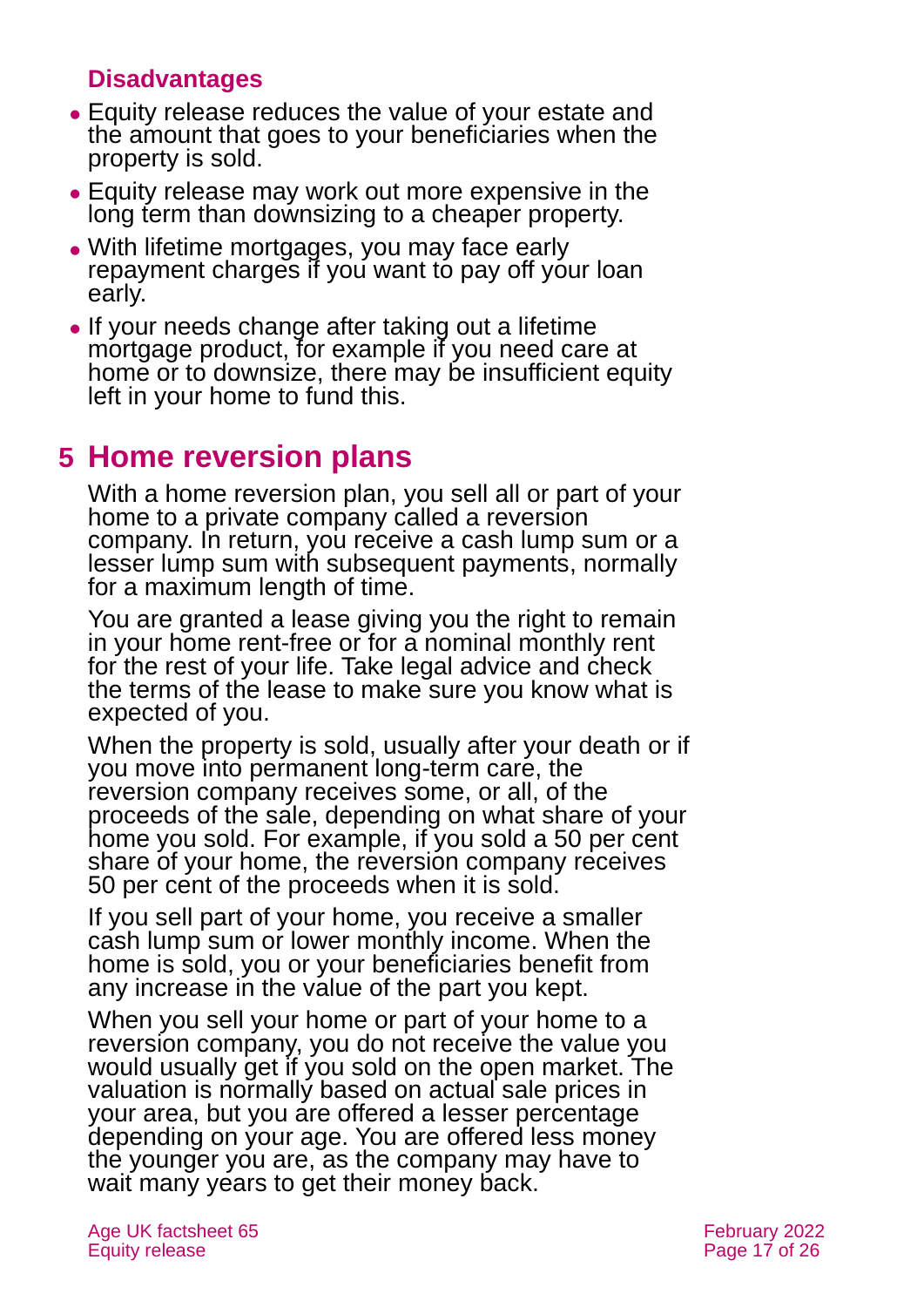You should take independent financial and legal advice. You should consider the following points:

#### **Advantages**

- ⚫ You receive a tax-free cash lump sum to spend as you wish.
- ⚫ Unless you sell 100 per cent of your property, you continue to share in any increase in its value.
- ⚫ You know what share of your home you can leave to your family, although you do not know the value of that share.
- As home reversion plans are not loans, there is no interest to pay.

#### **Disadvantages**

- Home reversion reduces the size of your estate and may work out more expensive than downsizing to a cheaper property.
- ⚫ Unless you have sold only a proportion of the property, you or your beneficiaries do not gain from increases in its value.
- ⚫ If you die soon after taking out a plan, you have effectively sold your house (or a share of it) cheaply. Some plans give a rebate (called '*capital protection*') if you die in the first few years of signing up. This option is only available if selected at the outset and reduces the amount you get.

## <span id="page-17-1"></span><span id="page-17-0"></span>**6 Safeguards**

## **6.1 The Financial Conduct Authority (FCA)**

Individuals and firms selling or giving advice on equity release products must be FCA-authorised. There are FCA rules on what advisers must do before recommending a product and what information you must be given to help you reach a decision.

Under these rules, a firm advising you about an equity release product must take reasonable steps to ensure it is suitable for you. Suitable means appropriate for your needs and circumstances.

To assess whether a product is appropriate for your needs and circumstances, the firm must consider factors such as: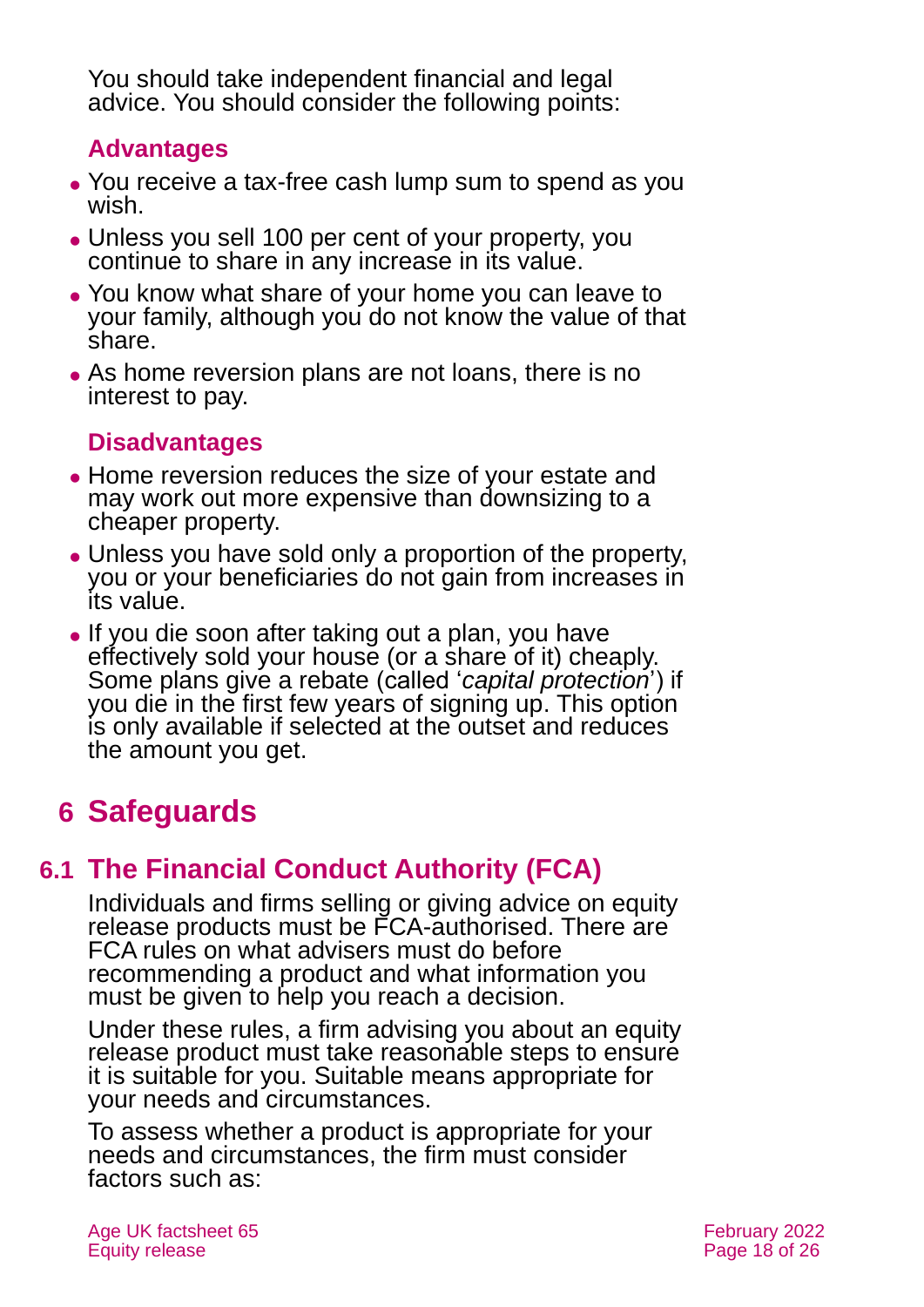- ⚫ adverse effects on entitlement to means-tested benefits or tax status and whether these are outweighed by the benefits of releasing equity
- alternative methods of raising money needed, for example a grant or a further mortgage advance
- ⚫ whether you appear to meet the provider's eligibility criteria for equity release
- ⚫ your preferences for your estate (for example, whether you want certainty over what you will leave in your will)
- ⚫ your health and life expectancy
- ⚫ your future plans and needs, for example, are you likely to need to raise further funds, or move house?
- ⚫ if you need to make regular payments under the product, whether you have a preference or need for stability in the level of payments, and how you will be affected by future interest rate changes
- whether you have a preference or need for other features of an equity release product
- in relation to lifetime mortgages, whether it is better for you to pay any fees or charges upfront rather than adding them to the amount owed.

You should only accept recommendations from a firm and take out equity release if you are satisfied these issues have been considered. Make sure all other relevant issues are considered, such as the impact of equity release on your current or future entitlement to local authority funded care.

Under the FCA rules, you must be given a '*key facts*' document for each product an adviser is recommending. This sets out the details of the product, including associated costs and risks. Make sure you read it thoroughly and ask about anything that is not totally clear.

You can complain to the Financial Ombudsman Service if an authorised adviser fails to follow the FCA rules.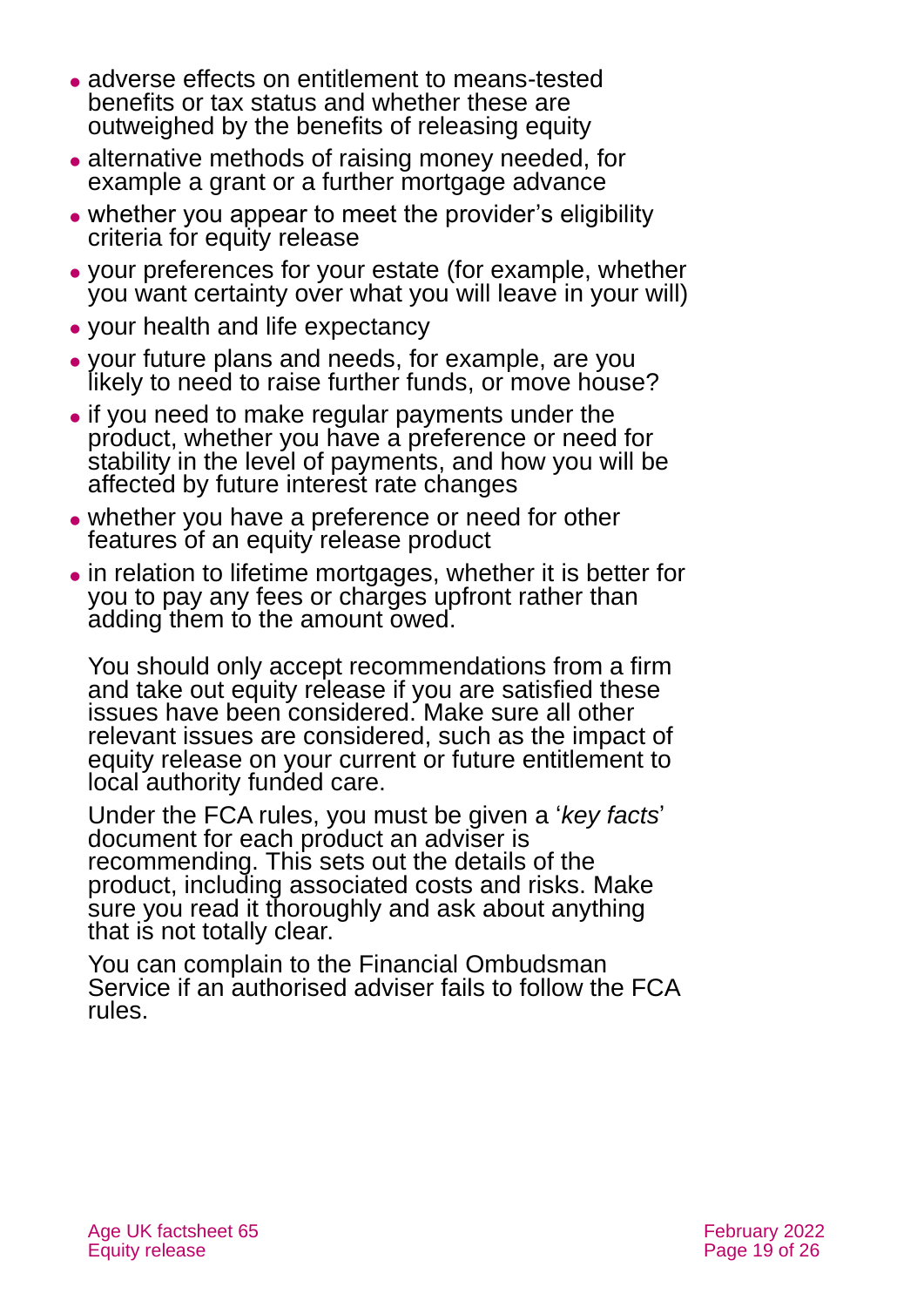## **6.2 Equity Release Council members**

Many lifetime mortgage and home reversion providers are members of the [Equity Release Council.](http://www.equityreleasecouncil.com/) Under the Council's '*overarching principles*', members agree to treat customers fairly and always act in their best interests.

You must be provided with fair, simple and complete information about a product, including a clear explanation of its benefits and limitations and your obligations under the contract.

You must be given a suitability report, ideally in writing, explaining why the adviser believes that equity release is suitable for you and why the particular product being recommended suits your individual circumstances. As a matter of good practice, you should be sent or offered a written record of suitability information provided over the telephone – request a copy if this is not offered.

You must be able to choose your own solicitor to carry out the legal work in connection with the product.

Products should meet certain standards. For example, with lifetime mortgages, interest rates should be fixed. If they are variable, there should be a '*cap*' (upper limit) which is fixed for the life of the loan.

You should have the right to remain in your property for life or until you need to move into permanent longterm care, provided the property remains your main residence and you abide by the terms and conditions of your contract.

The product should have a '*no negative equity*' guarantee. This means when your property is sold, neither you nor your beneficiaries will be liable to pay more than the amount of equity left after agents' and solicitors' fees have been paid.

A Council member must tell you if a product does not meet all of the product standards and explain what the risks are.

## <span id="page-19-0"></span>**7 Choosing an adviser**

You should always seek advice from an FCAauthorised and properly qualified equity release adviser, who is not restricted to selling products from just one or two firms.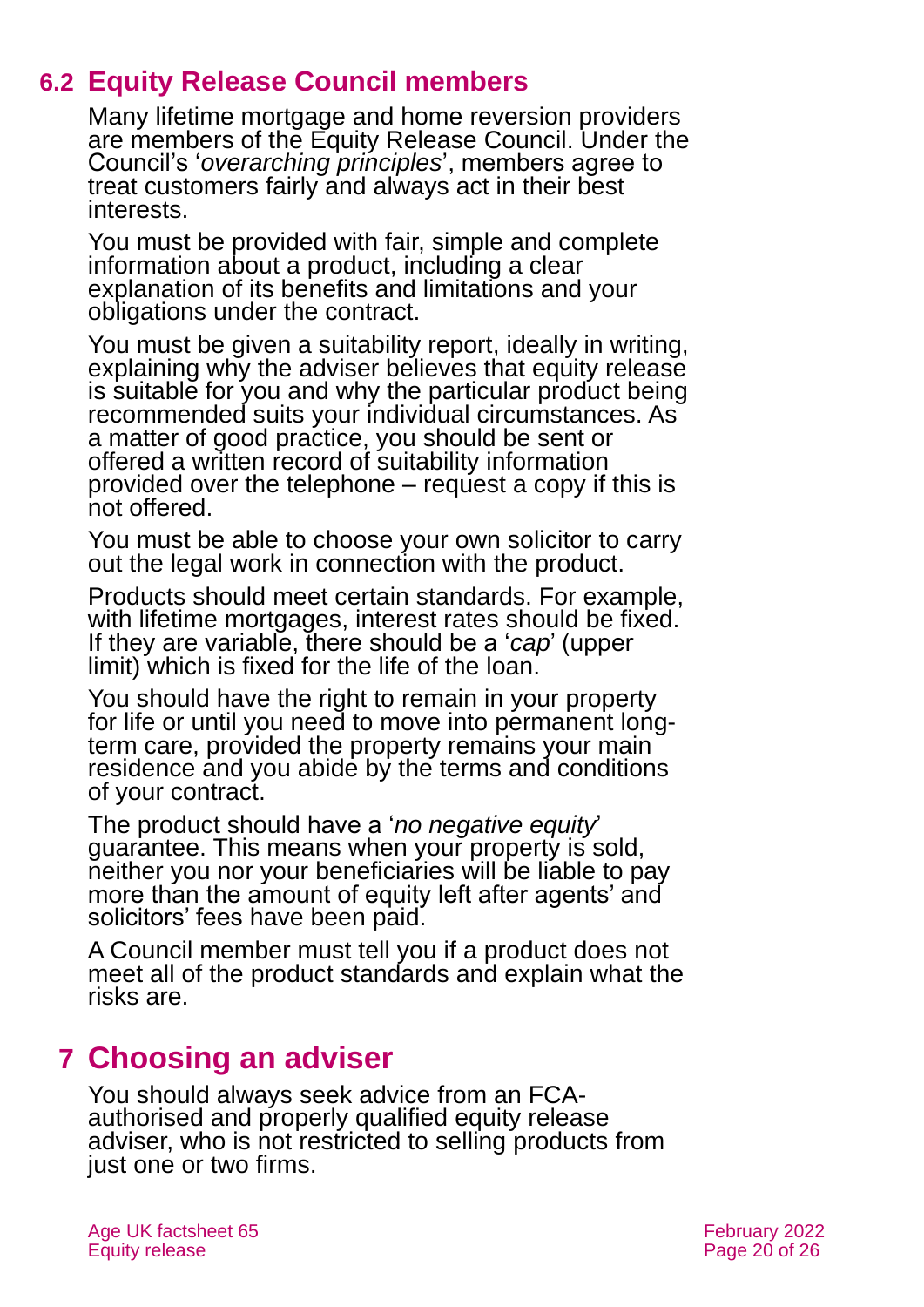The MoneyHelper website has a directory of retirement advisers and its website has information on how to find the right one.

The [Equity Release Council](http://www.equityreleasecouncil.com/) has member directories of equity release advisers, providers, and solicitors with equity release experience.

Choose a solicitor who acts on your behalf only, not one recommended by the company providing the equity release.

#### **Things to consider**

When choosing an adviser, the following tips and questions may be helpful:

- ⚫ check the adviser is FCA authorised
- have they passed specialist equity release exams?
- are they independent or restricted to offering products from one or two providers?
- what experience do they have in advising on these products?
- have they assessed whether a product is appropriate for your needs and circumstances, taking into account all the issues in [section 6.1?](#page-17-1)
- ⚫ have they discussed all alternative options before you proceed?

Ask questions about anything you do not understand. If you feel rushed or pushed by your adviser or are not getting straight answers, go elsewhere. Check documents and forms carefully before signing anything. Do not sign up to a deal unless you are happy with it.

For more information about independent financial advisers, see factsheet 43, *[Getting legal and financial](https://www.ageuk.org.uk/globalassets/age-uk/documents/factsheets/fs43-getting-legal-and-financial-advice.pdf)  [advice](https://www.ageuk.org.uk/globalassets/age-uk/documents/factsheets/fs43-getting-legal-and-financial-advice.pdf)*.

## <span id="page-20-0"></span>**8 Sale and rent back schemes**

Sale and rent back (SRB) schemes are not equity release and are usually offered to homeowners facing repossession action. With this arrangement, a firm buys your house, usually for 70 or 80 per cent of the market value and rents it back to you at a market rent.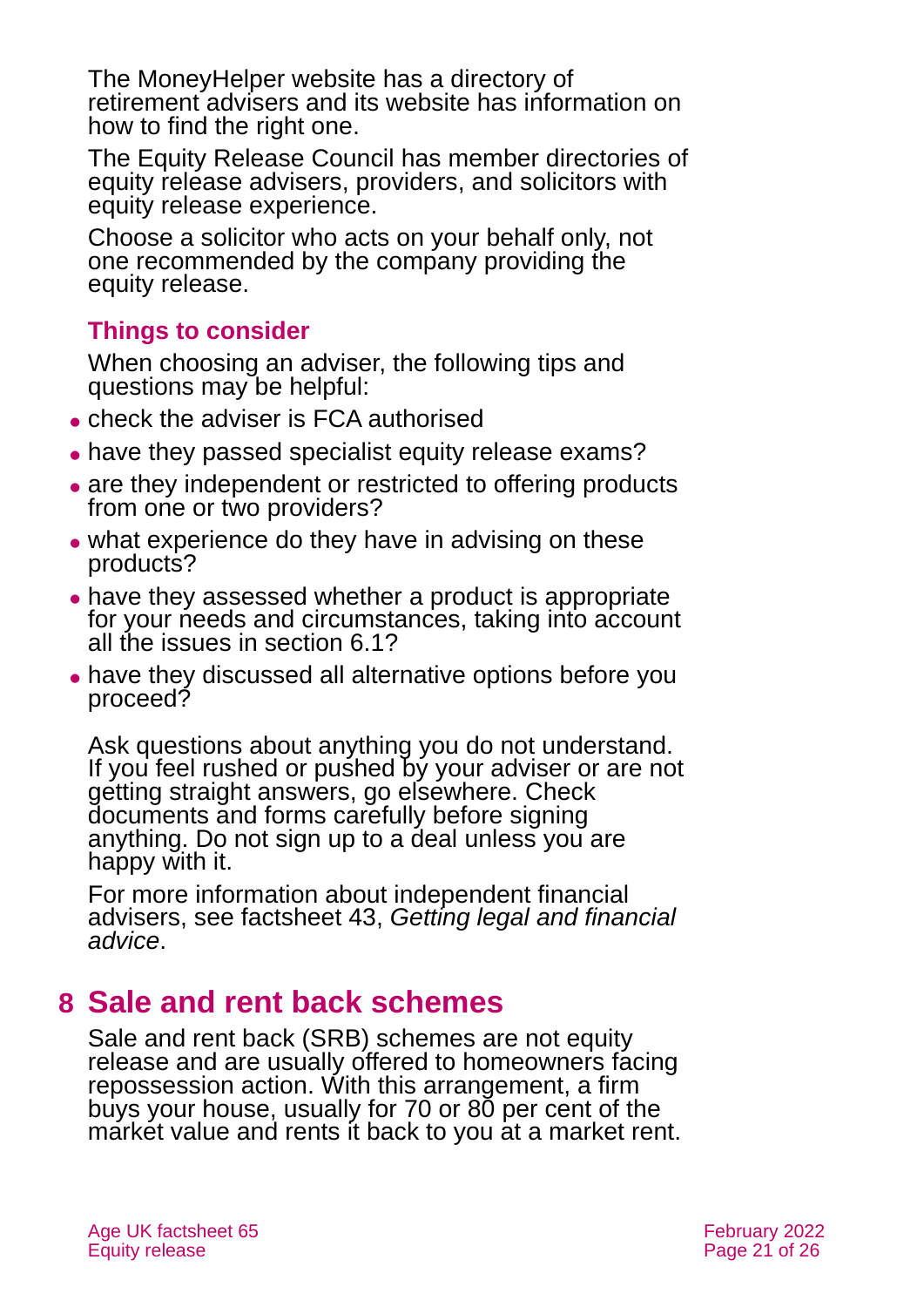You can use the cash to settle your existing mortgage and any arrears you have while staying in your home. Some companies offer an option of buying back the house later at market value.

In most cases, these schemes do not guarantee occupancy for life. Your tenancy is an assured shorthold tenancy, which means that after an initial fixed period, you have little security and protection against rent increases.

There are two key differences between SRB schemes and equity release:

- ⚫ security of tenure equity release usually provides the right to live in your home for life
- ⚫ rent with equity release, you do not usually have to pay rent or more than a nominal amount in rent.

The FCA regulates SRB firms, meaning they must follow set rules. These include offering customers a fixed-term tenancy of at least five years and ensuring they can afford the deal and that it is right for them.

Serious problems have been found with a number of SRB firms in the past, so it is best to look at all other options first.

If you are considering SRB as an option, seek legal and financial advice. Check with the FCA that the company you are dealing with is authorised to offer SRB. The [MoneyHelper website](https://www.moneyhelper.org.uk/en/homes/buying-a-home/sale-and-rent-back-schemes) has a guide you may find useful.

If you are having difficulties paying your mortgage, seek advice. For more information about dealing with mortgage arrears, see the [Citizens Advice](http://www.citizensadvice.org.uk/) website, or contact your local [Citizens Advice](#page-22-0) or [StepChange](http://www.nationaldebtline.org/) Debt Charity.

For more information on assured shorthold tenancies, see [factsheet 68,](https://www.ageuk.org.uk/globalassets/age-uk/documents/factsheets/fs68_tenancy_rights_security_of_tenure_fcs.pdf) *Preventing evictions*.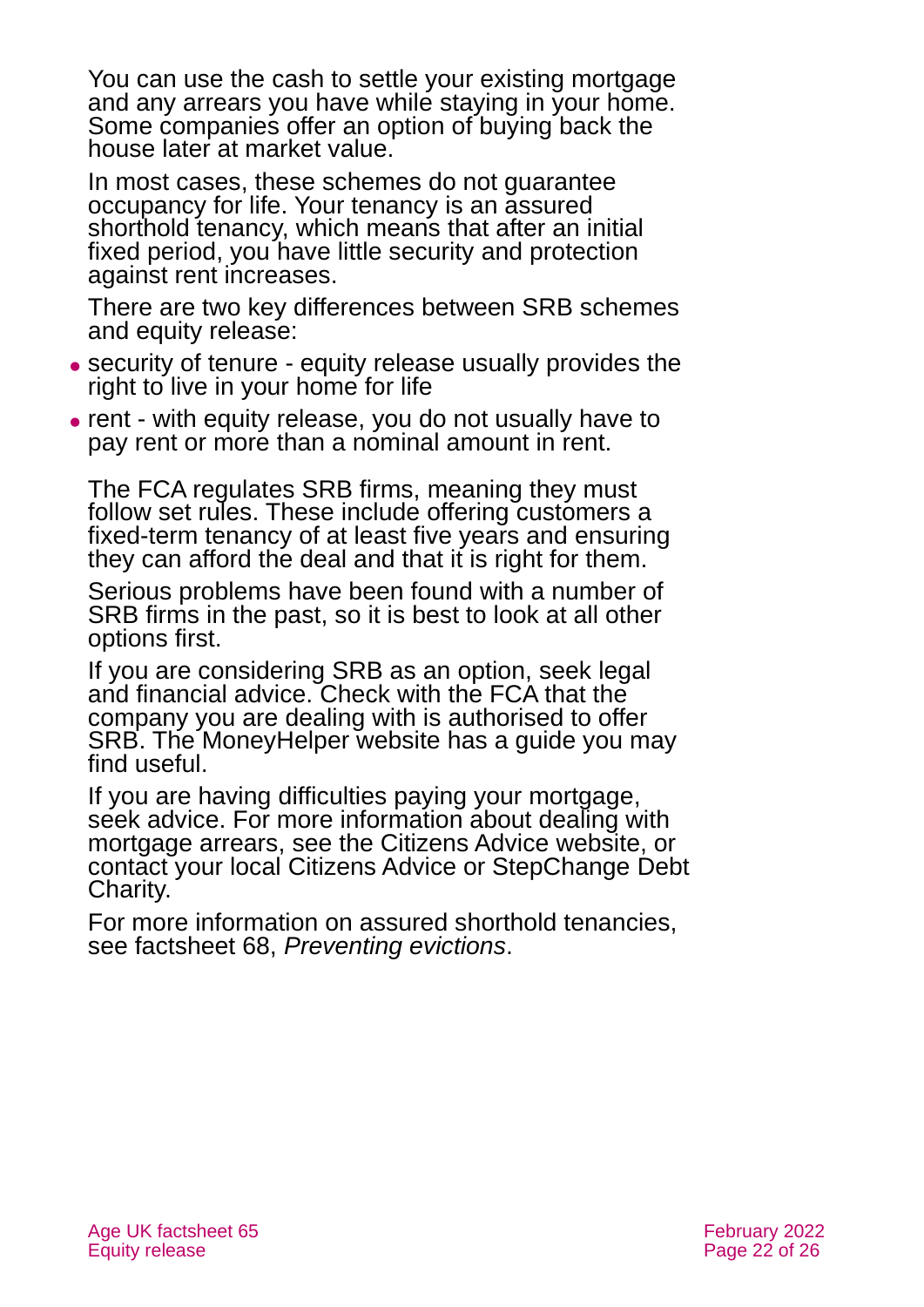## **Useful organisations**

#### <span id="page-22-0"></span>**Citizens Advice**

England or Wales go to [www.citizensadvice.org.uk](http://www.citizensadvice.org.uk/) In England telephone 0800 144 8848 In Wales telephone 0800 702 2020

National network of advice centres offering free, confidential, independent advice, face to face or by telephone.

#### **Council of Mortgage Lenders (CML)**

[www.cml.org.uk](http://www.cml.org.uk/)

Their enquiry service does not extend to nonmembers, but their website has equity release information that can be downloaded free of charge.

#### **Equity Release Council**

[www.equityreleasecouncil.com](http://www.equityreleasecouncil.com/) Telephone 0300 012 0239

Industry body for the equity release sector.

#### **Financial Conduct Authority (FCA)**

[www.fca.org.uk/](http://www.fca.org.uk/) Telephone 0800 111 6768 or 0300 500 8082

Regulates financial services in the UK and can confirm whether your financial adviser is authorised.

#### **Financial Ombudsman Service**

[www.financial-ombudsman.org.uk/](http://www.financial-ombudsman.org.uk/) Telephone 0800 023 4567

Independent service for settling disputes between businesses providing financial services, including FCA-authorised equity release providers and advisers, and their customers.

#### **MoneyHelper**

[www.moneyhelper.org.uk/en](http://www.moneyhelper.org.uk/en) [\(/cy in Wales\)](https://www.moneyhelper.org.uk/cy) Telephone 0800 138 7777 (English) Telephone [0800](tel:+443003300520) 138 0555 (Welsh)

Official body giving free, unbiased money advice and producing information on finance-related matters, including online guides on lifetime mortgages and home reversion.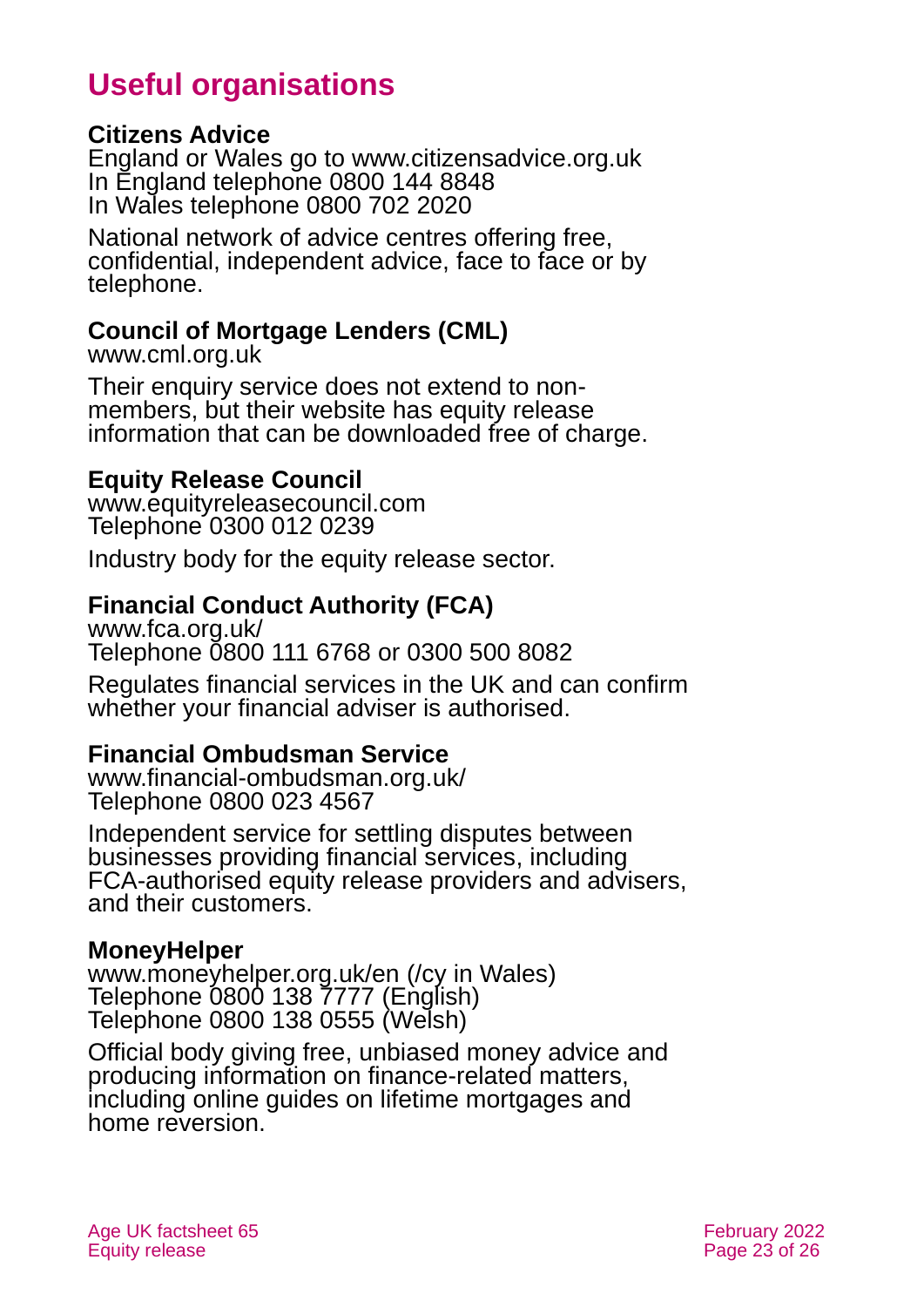#### **Office of the Public Guardian**

[www.publicguardian.gov.uk](http://www.publicguardian.gov.uk/) Telephone 0300 456 0300

Supports and promotes decision-making for those who lack capacity or would like to plan for their future.

#### **StepChange Debt Charity**

<http://stepchange.org/> Telephone 0800 138 1111

Provides free, expert debt advice online and over the telephone. Can recommend appropriate debt solutions including equity release and offer support with setting these up.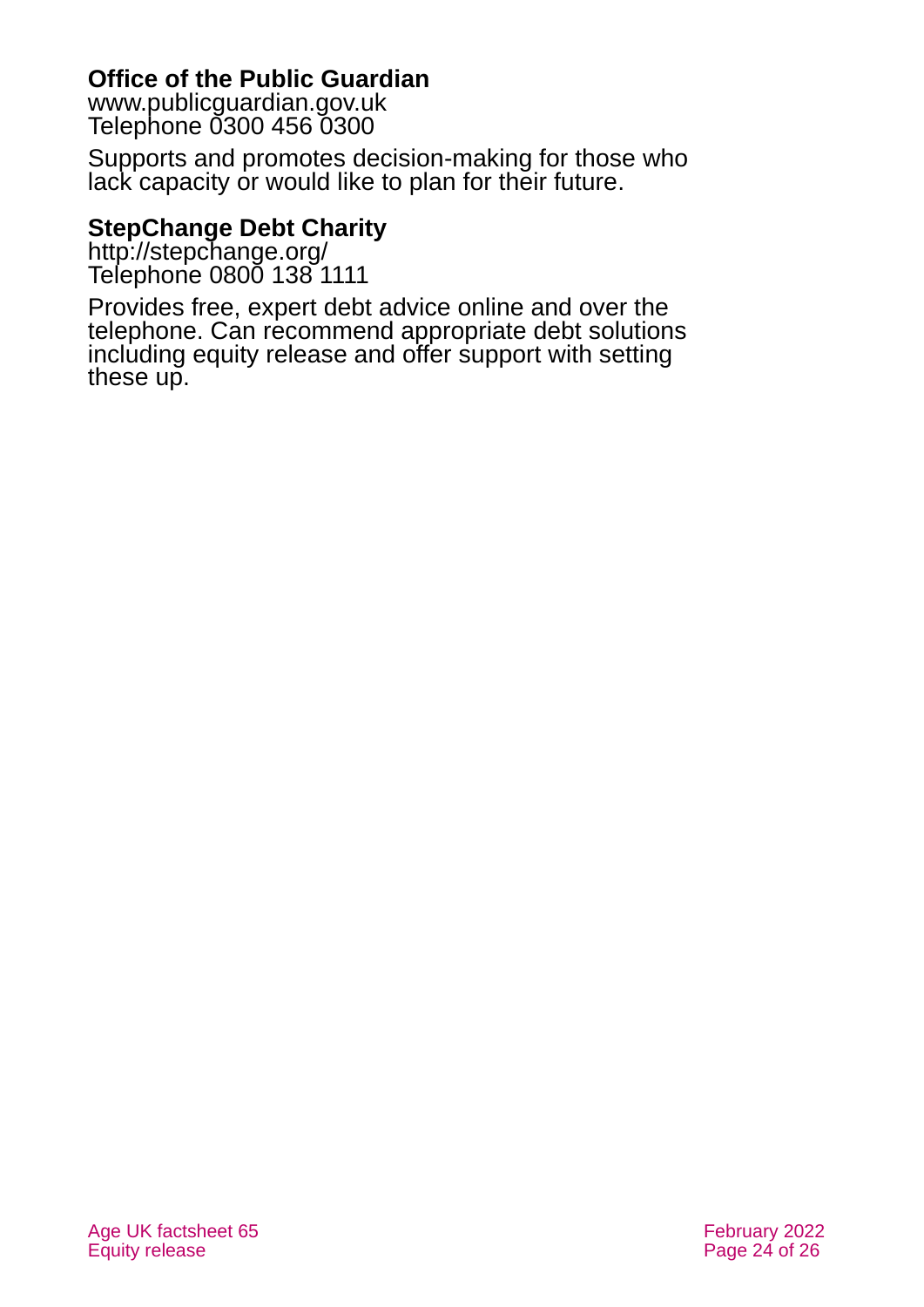## **Age UK**

Age UK provides advice and information for people in later life through our Age UK Advice line, publications and online. Call Age UK Advice to find out whether there is a local Age UK near you, and to order free copies of our information guides and factsheets.

#### <span id="page-24-1"></span>**Age UK Advice**

[www.ageuk.org.uk](http://www.ageuk.org.uk/) 0800 169 65 65 Lines are open seven days a week from 8.00am to 7.00pm

#### **In Wales contact**

#### **Age Cymru Advice**

[www.agecymru.org.uk](http://www.agecymru.org.uk/) 0300 303 4498

#### **In Northern Ireland contact**

#### **Age NI** [www.ageni.org](http://www.ageni.org/)

0808 808 7575

#### <span id="page-24-0"></span>**In Scotland contact**

## <span id="page-24-2"></span>**Age Scotland**

[www.agescotland.org.uk](http://www.agescotland.org.uk/) 0800 124 4222

## **Support our work**

We rely on donations from our supporters to provide our guides and factsheets for free. If you would like to help us continue to provide vital services, support, information and advice, please make a donation today by visiting [www.ageuk.org.uk/donate](http://www.ageuk.org.uk/donate) or by calling 0800 169 87 87.